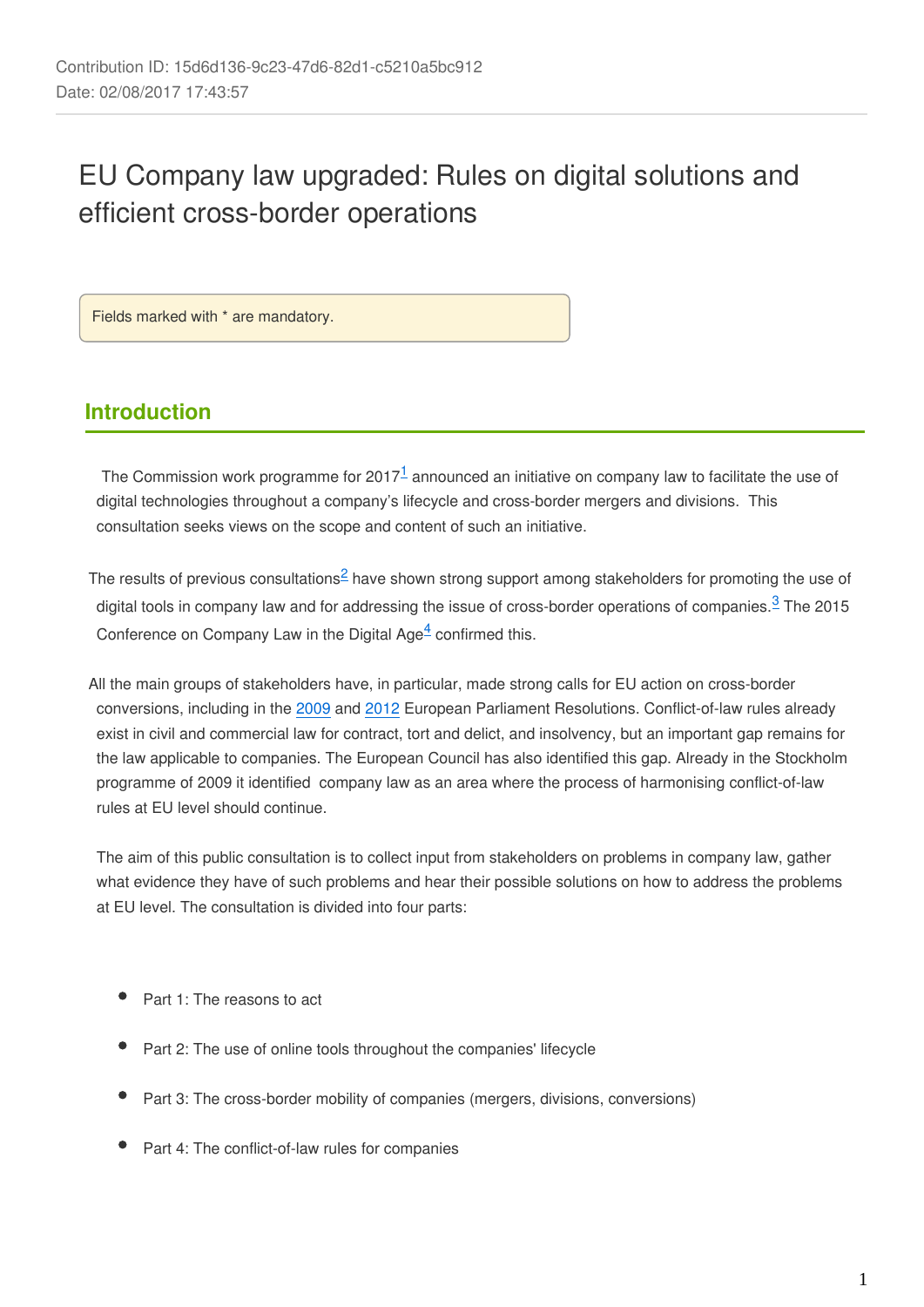More detailed explanations about each part precede the questions. In addition, the inception impact assessment explaining in more detail the context, problems and objectives can be found on [http://ec.europa.eu/smart](http://ec.europa.eu/smart-regulation/roadmaps/index_en.htm)[regulation/roadmaps/index\\_en.htm](http://ec.europa.eu/smart-regulation/roadmaps/index_en.htm).

Please click on one or more responses (in case of the multiple choice questions). In addition, we encourage you to explain your views or provide additional information or explanations in the free text boxes. You may also provide additional information or views by uploading a separate document at the end of the questionnaire in Section 5. The responses will be taken into account when preparing the 2017 initiative on company law.

If you have any specific questions or feedback on this questionnaire, please write to just-company-law@ec. europa.eu.

Target Groups:

- industry and business, including all types of companies or entrepreneurs from all sectors;
- representative associations at EU and national level (for example, representing the interests of the business community, consumers, trade unions and the legal profession);
- investors and their associations;
- public authorities, including national business registers and judiciary;
- individuals (e.g. consumers); and
- research and academia.

#### **Specific Privacy Statement:**

Received contributions will be published on the Internet. It is important to read the specific privacy statement attached to this consultation for information on how your personal data and contribution will be dealt with.

#### **Disclaimer:**

This document is a Commission services working document for consultation and does not in any way prejudge the Commission's decisions on the scope and content of the future initiative.

<sup>1.</sup> COM(2016) 710 final, 25.10.2016

<sup>2.</sup> For instance, [the 2014 public consultation on cross-border mergers and divisions](http://ec.europa.eu/internal_market/consultations/2014/cross-border-mergers-divisions/index_en.htm); [the 2013 public consultation on cross-border](http://ec.europa.eu/internal_market/consultations/2013/seat-transfer/index_en.htm)  [transfers of registered offices;](http://ec.europa.eu/internal_market/consultations/2013/seat-transfer/index_en.htm) [the 2012 consultation on the future of EU company law.](http://ec.europa.eu/internal_market/consultations/2012/company_law_en.htm) $\leftrightarrow$ 

<sup>3.</sup> For the purposes of this consultation, cross-border operations of companies include cross-border divisions, cross-border mergers and cross-border conversions (i.e. transfers of companies' registered offices to another Member State). $\leftrightarrow$ 

<sup>4.</sup> [http://ec.europa.eu/justice/events/company-law-2015/index\\_en.htm](http://ec.europa.eu/justice/events/company-law-2015/index_en.htm)  $\leftrightarrow$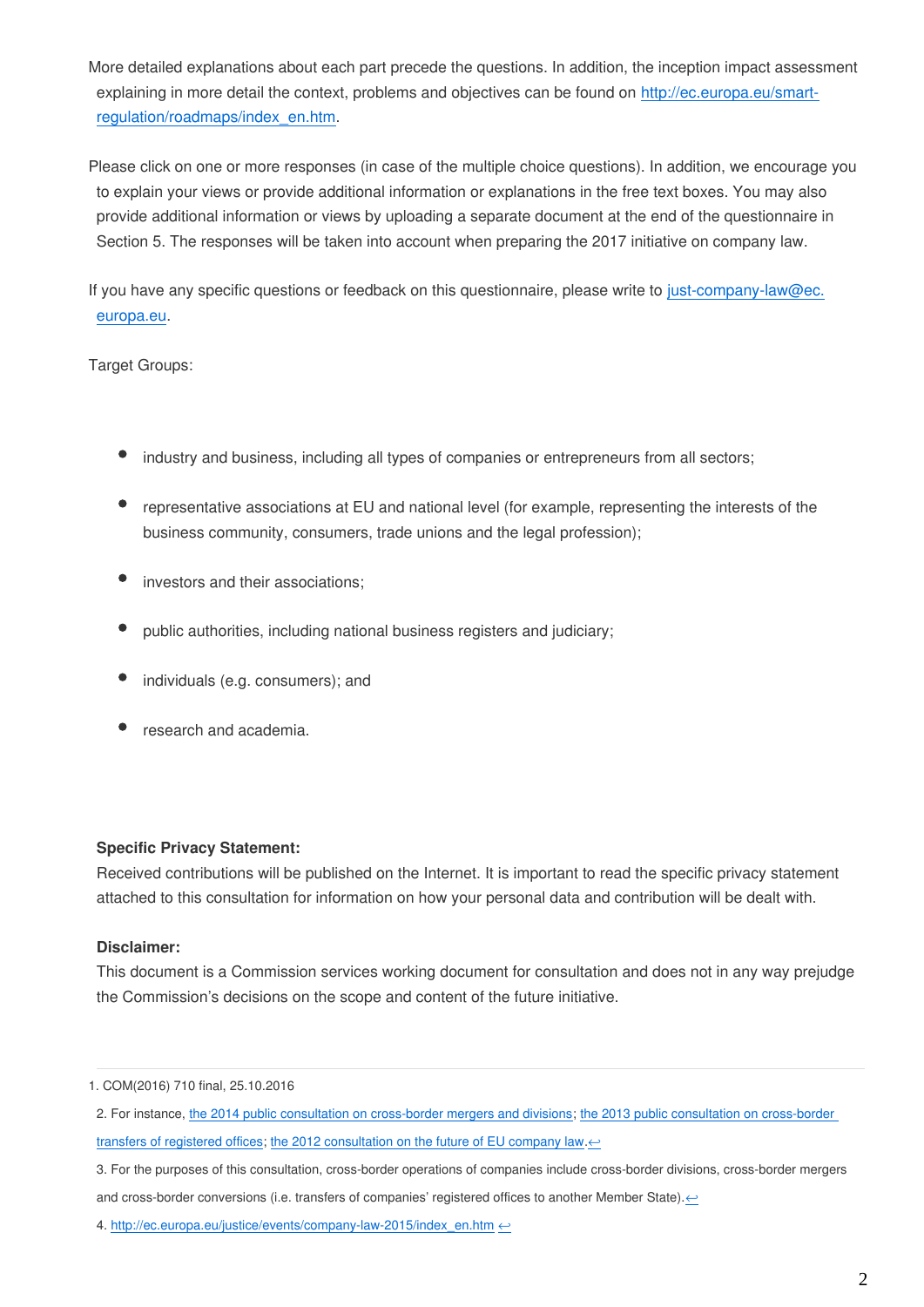Specific Privacy Statement:

Specific\_Privacy\_Statement.doc

## **Information about the respondent**

You are welcome to answer the questionnaire in any of the 24 official languages of the EU. Please let us know in which language you are replying.

EN

- **\*** You are replying as:
	- As an individual in your personal capacity
	- <sup>O</sup> In your professional capacity or on behalf of an organisation
- **\*** Respondent's first name:

Evanna

#### **\*** Respondent's last name:

Fruithof

**\*** Respondent's professional email address:

```
evanna.fruithof@barcouncil.be
```
**\*** Name of the organisation:

General Council of the Bar of England & Wales ("The Bar Council")

**\***Postal address of the organisation:

```
London (head) office
289 - 293 High Holborn,
London WC1V 7HZ
Brussels office:
85 Avenue Nerviens,
B-1040
```
**\***Type of organisation:

**Private enterprise**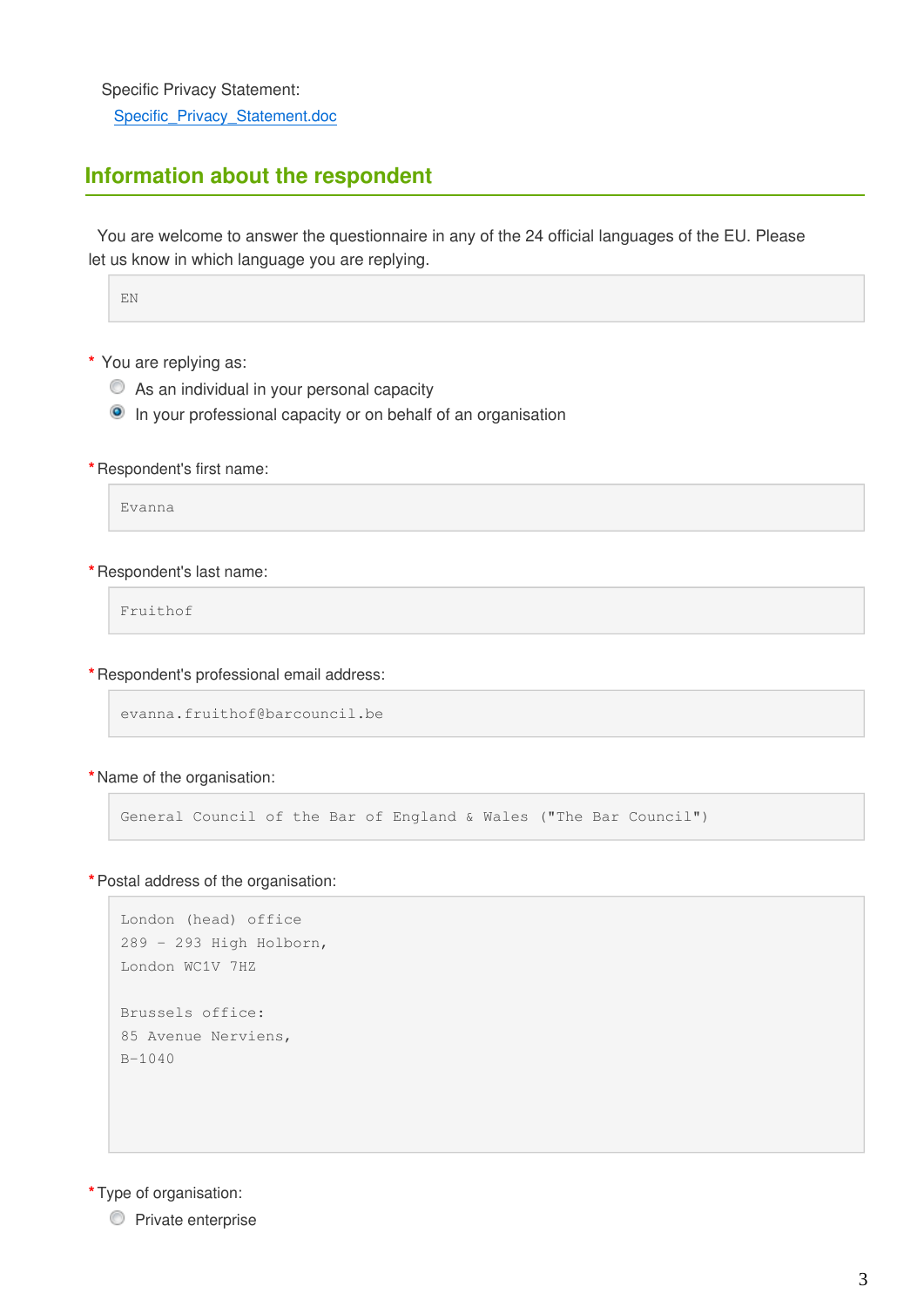- Professional consultancy, law firm, self-employed consultant
- Trade, business or professional association
- Non-governmental organisation, platform or network
- **C** Research and academia
- Regional or local authority (public or mixed)
- $\circledcirc$  International or national public authority
- **O** Other

#### **\***Please specify:

National body representing barristers. The Bar Council represents over 16,000 barristers in England and Wales. It promotes the Bar's high quality specialist advocacy and advisory services; fair access to justice for all; the highest standards of ethics, equality and diversity across the profession; and the development of business opportunities for barristers at home and abroad. A strong and independent Bar exists to serve the public and is crucial to the administration of justice. As specialist, independent advocates, barristers enable people to uphold their legal rights and duties, often acting on behalf of the most vulnerable members of society. The Bar Council is the Approved Regulator for the Bar of England and Wales. It discharges its regulatory functions through the independent Bar Standards Board.

**\***Is your organisation registered in the EU transparency register? (If not, you are encouraged to register here, although you do not have to be registered to reply to this consultation.)

- <sup>O</sup> Yes
- No
- $\bullet$  Not applicable
- **\*** Please indicate your ID number:

European Transparency register number: 39850528734-23

- **\***Please indicate in which country your organisation's headquarters is located:
	- C Austria
	- **Belgium**
	- C Bulgaria
	- Croatia
	- Cyprus
	- Czech Republic
	- **C** Denmark
	- C Estonia
	- Finland
	- C France
	- C Germany
	- C Greece
	- **Hungary**
	- **O** Ireland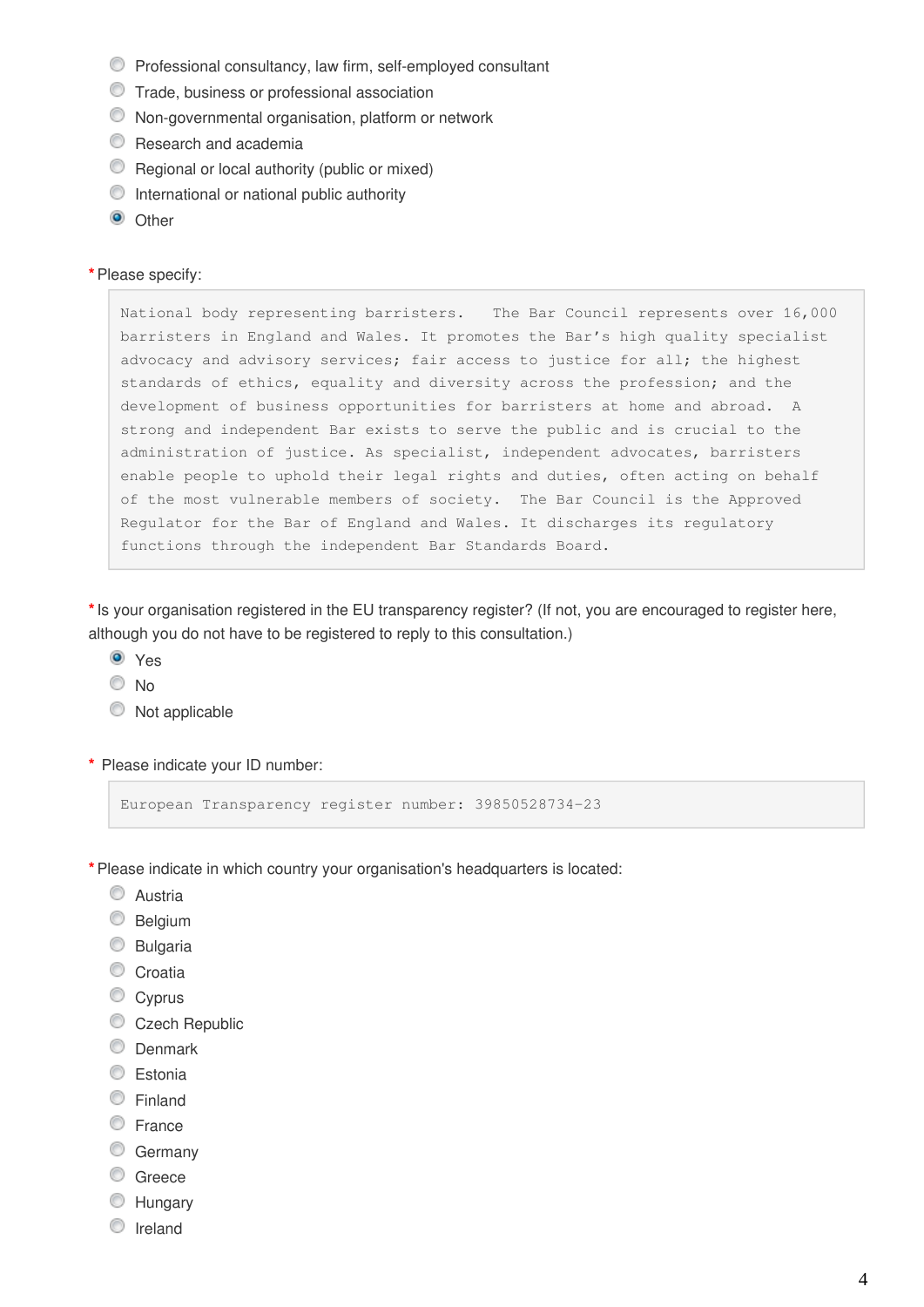- $\circ$  Italy
- **C** Latvia
- **C** Lithuania
- **C** Luxembourg
- C Malta
- **Netherlands**
- C Poland
- C Portugal
- C Romania
- Slovak Republic
- C Slovenia
- Spain
- **Sweden**
- **O** United Kingdom
- C Other

**\*** Your contribution:

Note that, whatever option chosen, your answers may be subject to a request for public access to documents under Regulation (EC) N°1049 /2001

- **Can be published with your organisation's information** (I consent the publication of all information in my contribution in whole or in part including the name of my organisation, and I declare that nothing within my response is unlawful or would infringe the rights of any third party in a manner that would prevent publication)
- **Can be published provided that your organisation remains anonymous** (I consent to the publication of any information in my contribution in whole or in part (which may include quotes or opinions I express) provided that it is done anonymously. I declare that nothing within my response is unlawful or would infringe the rights of any third party in a manner that would prevent the publication.

## **1. Reasons to Act**

*The new company law initiative would aim to make the best use of digital solutions in companies' interactions with public authorities but also with companies' shareholders, and to provide efficient rules for cross-border mobility of companies which could include mergers, divisions, conversions and uniform conflict-of-law rules for companies. The questions below seek your views on the problems, their seriousness and the need for EU action. A number of problems faced by companies and stakeholders have already been identified in previous public consultations and studies on company law. We now ask that you bring to our attention any recent developments on problems already identified and other problematic areas. Please also provide evidence or examples of any problems that exist and indicate how serious they are. More detailed explanations on what is meant by digitalisation and cross-border mobility rules are provided in sections 2 and 3.*

A recent Study on the Law Applicable to Companies<sup>5</sup> found that in many Member States there is considerable *legal uncertainty surrounding the law applicable to companies. The main finding is that differences between*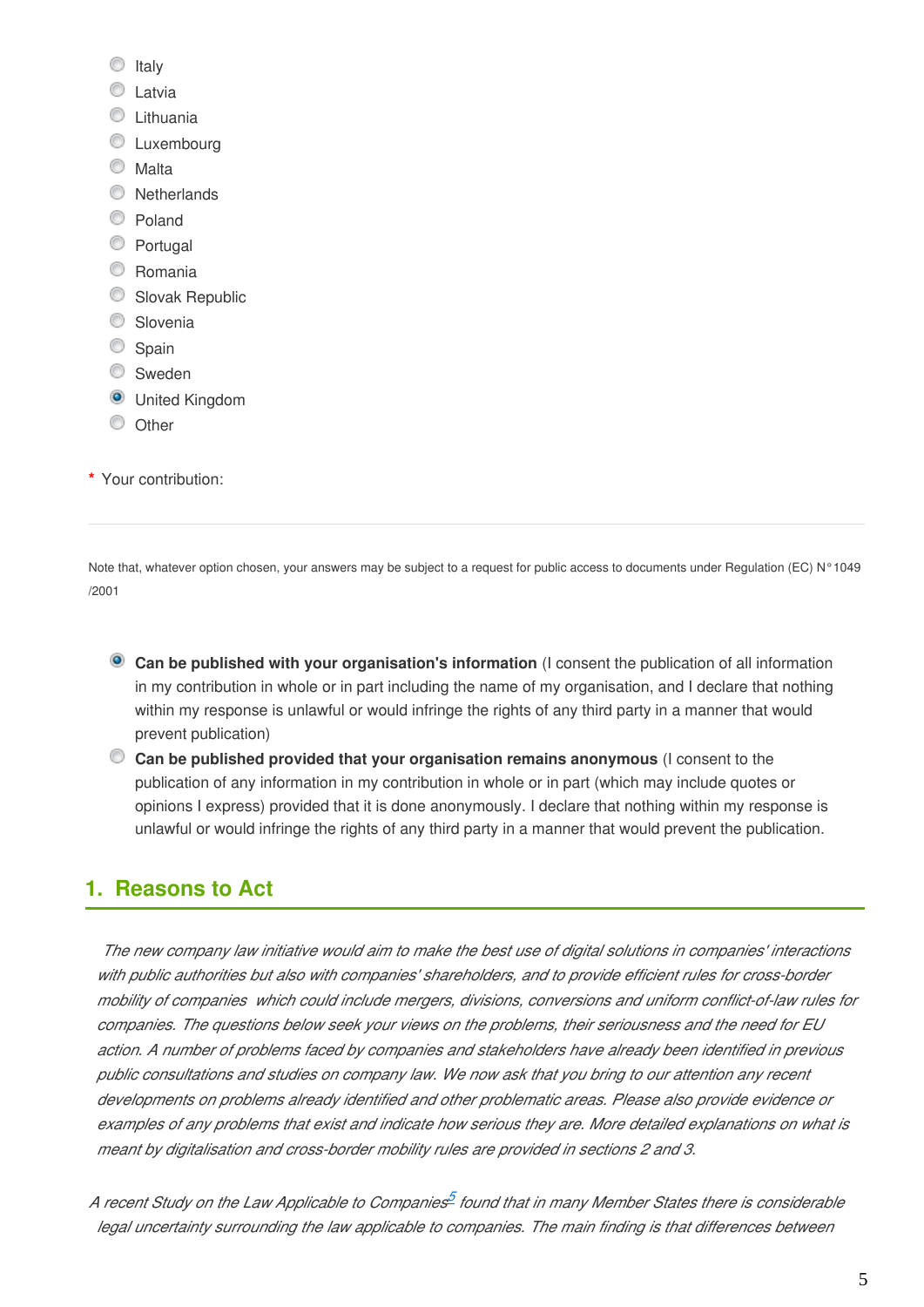*Member States' conflict-of-law rules lead to significant practical obstacles to corporate mobility in Europe. This limits the possibility of companies of making effective use of the freedom of establishment. In a context where the substantive laws of the Member States have not been fully harmonised, uniform conflict-of-law rules could give companies and Member States' authorities more legal certainty, promote cross-border mobility in the EU and remove obstacles for them stemming from the potential for conflicts of laws. Any such uniform rules could build on the existing case-law of the Court of Justice of the EU in the area of freedom of establishment promoting choice of law. More detailed explanations are provided in section 4.*

#### 5. <https://bookshop.europa.eu/en/study-on-the-law-applicable-to-companies-pbDS0216330/>

1.1 To what extent do the differences between Member States' laws or the overall lack of legal framework, in the areas mentioned below, constitute obstacles for the proper functioning of the single market? *(please choose all that apply)*

|                                                                                                                      | to a<br>very<br>large<br>extent | to a<br>large<br>extent | to<br>some<br>extent | not<br>at<br>all | no<br>opinion |
|----------------------------------------------------------------------------------------------------------------------|---------------------------------|-------------------------|----------------------|------------------|---------------|
| a. Digital processes or tools for companies to<br>interact with Member States (registration, filing,<br>publication) |                                 |                         | ∩                    | ⊙                |               |
| b. Digital processes or tools for companies to<br>interact with shareholders                                         |                                 |                         | ∩                    | ∩                |               |
| c. Cross-border mergers                                                                                              | ⋒                               | ⋒                       | ⋒                    | ∩                |               |
| d. Cross-border divisions                                                                                            |                                 | ⋒                       | ⋒                    | ⊙                |               |
| e. Cross-border conversions                                                                                          | ⋒                               | ⋒                       | ∩                    | ∩                |               |
| f. Conflict-of-laws for companies                                                                                    | ⋒                               | ⋒                       | ∩                    | ⊙                |               |
| g. Other areas (please explain)                                                                                      | ⋒                               | ⋒                       | ⋒                    | ⋒                |               |

#### Which areas: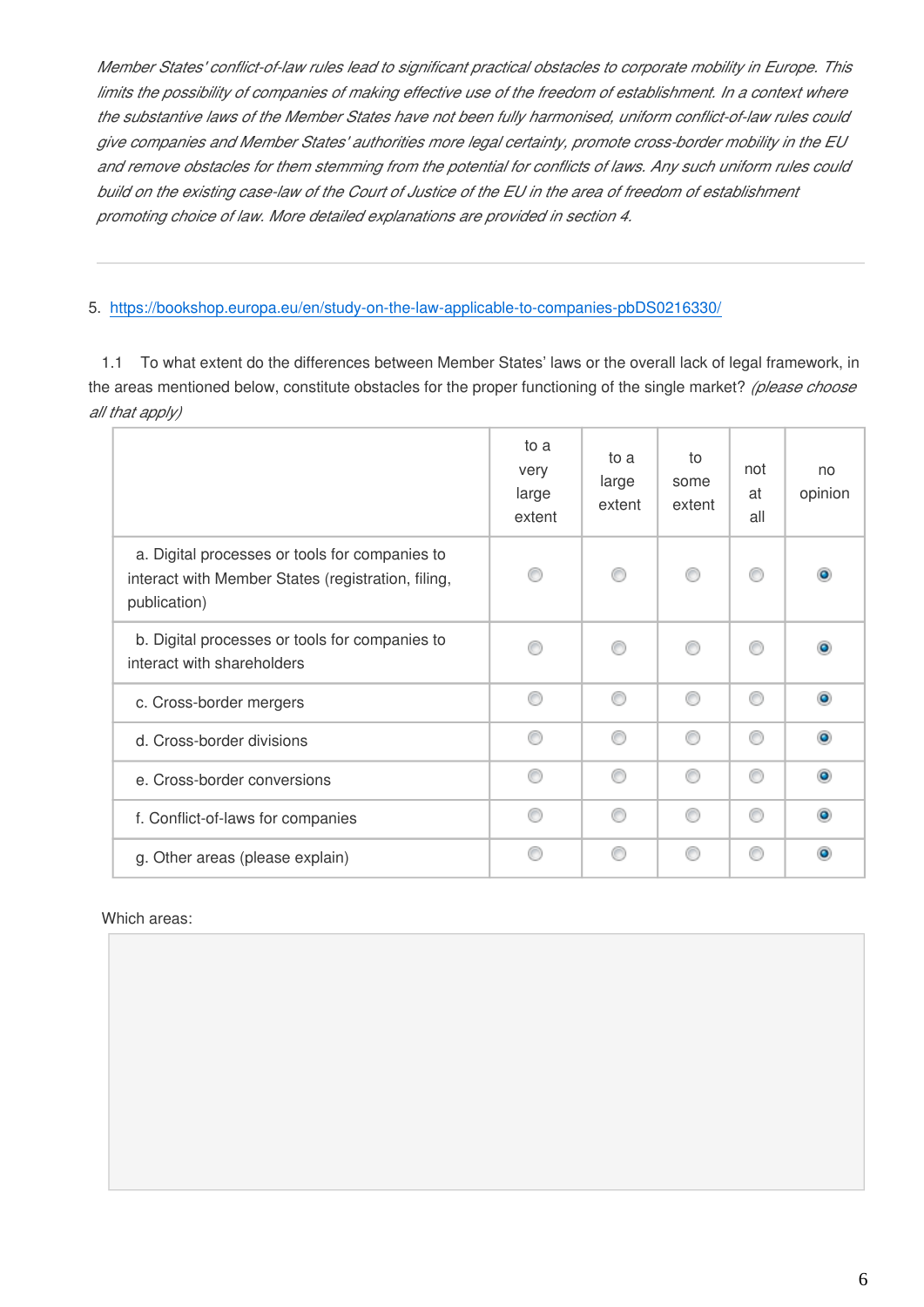1.2 Which of the issues mentioned below could be addressed as a priority by the EU? *(please choose all that apply)*

|                                                                                                                                          | top<br>priority | priority  | low<br>priority | this<br>issue<br>should not<br>been<br>addressed<br>at all | no<br>opinion |
|------------------------------------------------------------------------------------------------------------------------------------------|-----------------|-----------|-----------------|------------------------------------------------------------|---------------|
| a. Rules for the use of digital processes or<br>tools by companies to interact with Member<br>States (registration, filing, publication) |                 |           |                 |                                                            |               |
| b. Rules for the use of digital processes or<br>tools by companies to interact with<br>shareholders                                      |                 |           |                 |                                                            |               |
| c. Rules for cross-border mergers                                                                                                        | ⊙               | $\bullet$ | ∩               | ⊙                                                          |               |
| d. Rules for cross-border divisions                                                                                                      | ⋒               | $\bullet$ | ⋒               | ⋒                                                          |               |
| e. Rules for cross-border conversions                                                                                                    | ⋒               | $\bullet$ | ⋒               | ∩                                                          |               |
| f. Rules on conflict of laws applicable to<br>companies                                                                                  |                 |           |                 |                                                            |               |
| g. Other rules related to companies                                                                                                      |                 |           |                 |                                                            |               |

#### Please comment:

## **2. The use of digital processes or tools throughout the companies' lifecyc le**

#### *The use of digital processes or tools for interaction between companies and Member States*

*There exists only a limited EU legal framework to allow the use of digital processes or tools in company law and no obligation as such on the online registration of companies .For example, at national level, several Member 6 States already allow full online registration of companies, whereas the EU legal framework allowing it crossborder does not exist. This means that in those Member States founders/representatives can register a new*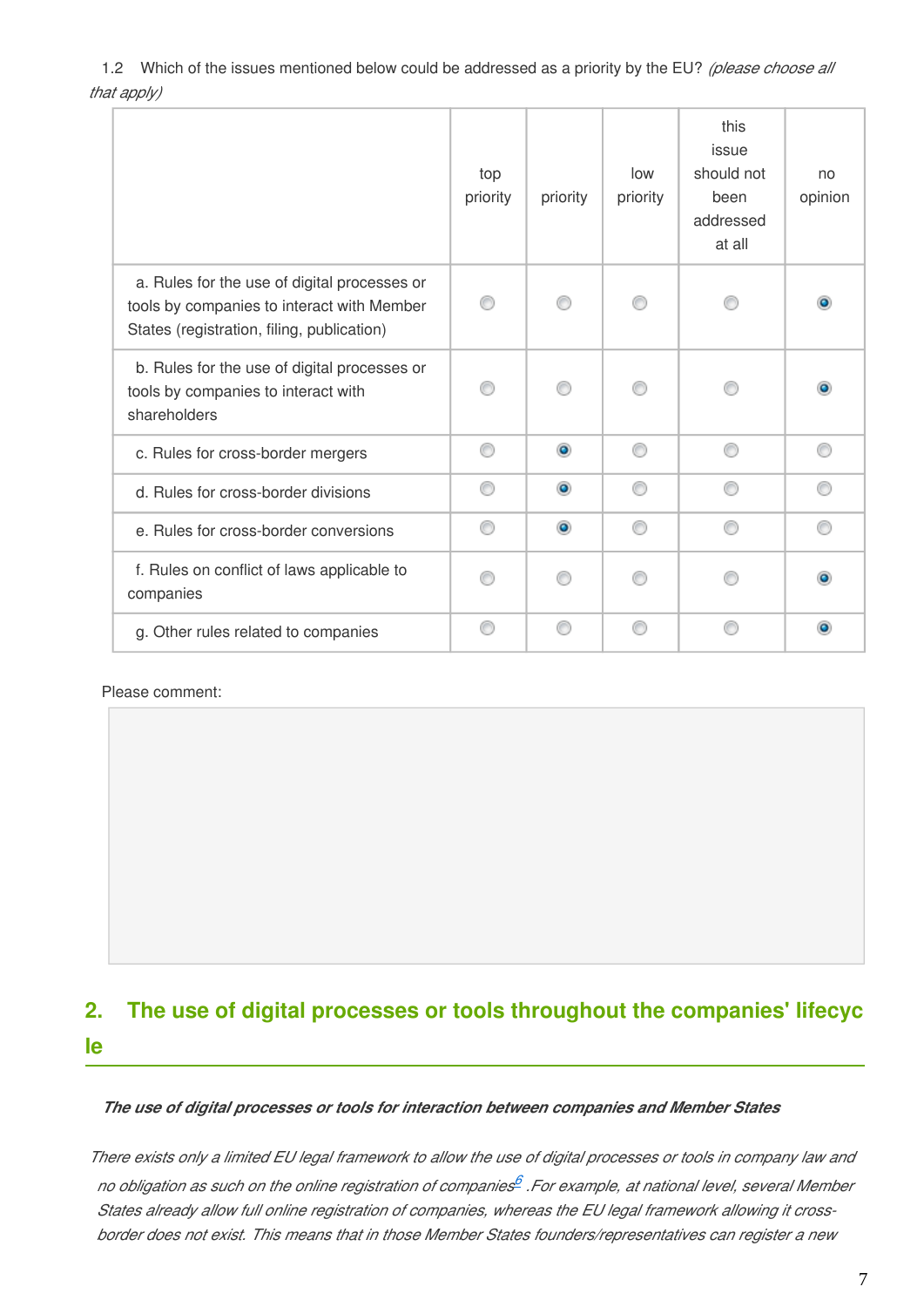*limited liability company in the business register in a fully online process, without having to be physically present before an authority for the act of registration or beforehand. In a number of other Member States, fully online registration is still not available and is, in any event, often difficult in cross-border situations. Moreover, not all information or documents from business registers provided electronically are considered authentic, because they do not have the same value as paper documents. Therefore, electronic versions are often not recognised and accepted in the same way as paper copies of documents. In addition, the information is often not easily accessible. The situation is very similar when registering a branch in another Member State and filing or publishing information.*

*We seek your views as to whether current company law rules need to be modernised to ensure that everyone involved in the lifecycle of a company could benefit from digital technologies. We would also like to know which safeguards would be needed to ensure that digital procedures are secure and do not lead to fraud.*

6. i.e registration of an entity in the business register

2.1 What are the main issues that could be addressed for the use of digital processes or tools by companies in their interaction with national business registers? *(please choose all that apply)*

- $\Box$  a. Make it possible to register, file and publish information on companies and branches fully online in a short time
- b. Provide for appropriate safeguards to make the online registration, filing and publication trustworthy
- c. Provide structured online templates and forms, in particular for the registration of companies and their instruments of constitution
- $\Box$  d. Ensure the recognition of documents/information issued by business registers, including the acceptability of electronic copies which should be accepted as 'true copies'
- $\Box$  e. Ensure that companies do not have to provide the same information more than once nationally and, where possible, cross-border
- $\Box$  f. Other issues
- $\Box$  g. No need for EU measures in this area
- h. No opinion

#### *Use of online tools for interaction between companies and shareholders*

*Digital tools (such as e-mail, messaging applications, audio and video conferencing software, digital information exchange platforms, electronic signature, blockchain voting facilities) could make the interaction between companies (listed and non-listed) and their shareholders significantly easier. Such tools could reduce costs and improve the efficiency of voting and the exercise of other shareholder rights, in particular in a cross-border context. However, it appears that the use of digital tools is not always allowed. Limitations may exist in some Member States for certain situations and different types of companies. In addition, Member States' different rules and lack of standardisation may also create barriers to the effective use of digital tools in company law.*

2.2 In which areas could companies (listed and non-listed) be encouraged to use digital tools when interacting with their shareholders? *(please choose all that apply)*

■ a. Communication between companies and shareholders on general meetings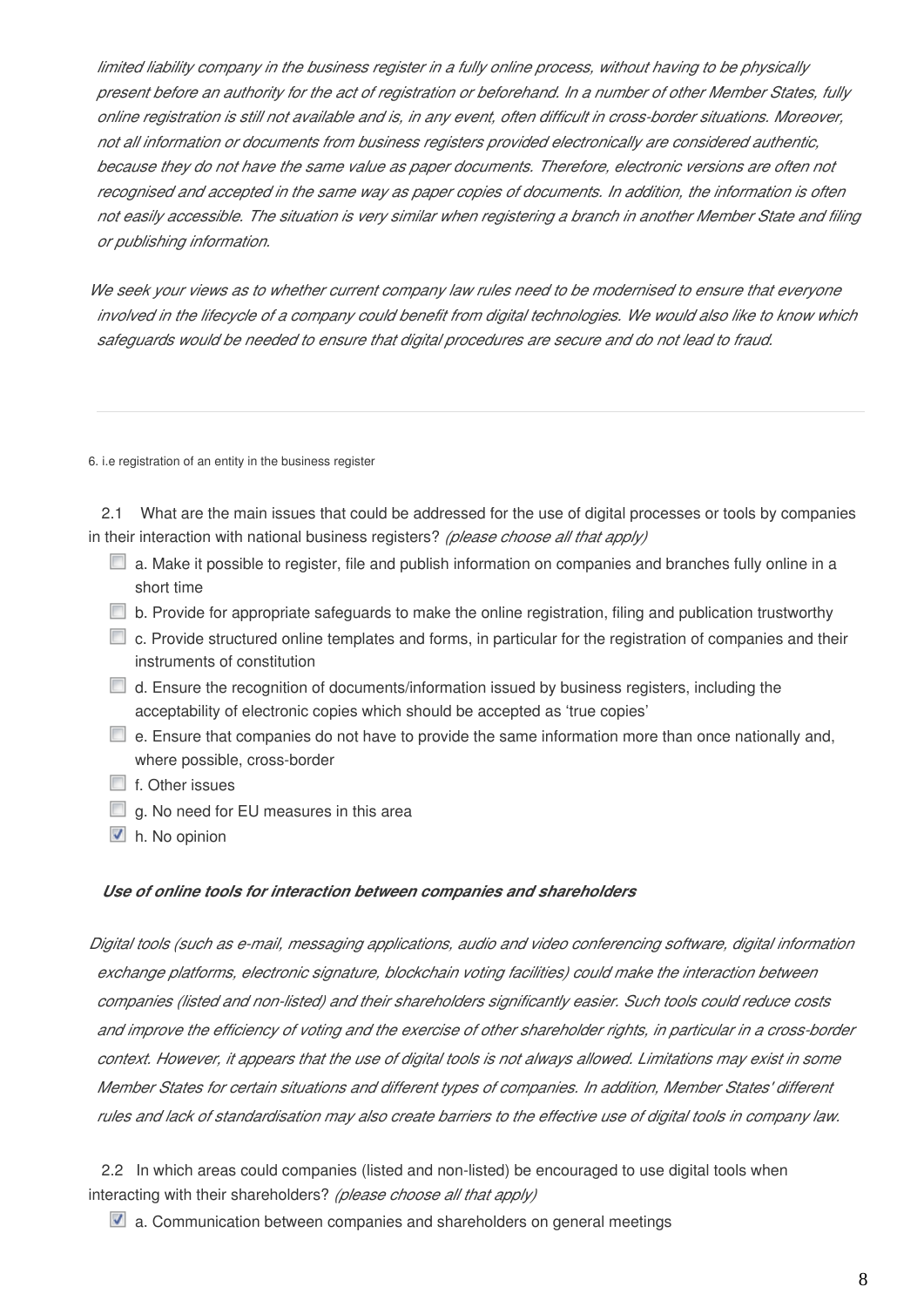- $\blacksquare$  b. Participation and voting in general meetings
- c. Communication outside the general meetings (for example, relating to payments of dividends, issuance of new shares or takeover bids)
- **d.** Adoption of shareholder resolutions without a physical meeting
- e. Other areas
- **f.** No need for EU measures in this area
- e. No opinion

#### Please comment:

We consider the possibility for companies to use digital tools to communicate and deal with shareholders to be extremely important, particularly in circumstances where investors cannot be expected necessarily to be geographically proximate to the companies in which they invest. For instance, in recent years, UK company law has been amended and adapted to enable UKincorporated companies to make greater use of digital tools when communicating and dealing with their shareholders. The last year saw the first fully electronic annual general meeting of a London Stock Exchange listed company (Jimmy Choo Plc). To the extent that Member States' respective companies laws do not enable companies effectively to use digital tools to communicate and deal with shareholders, we consider that that is an issue that would merit consideration at EU level.

### **3. Cross-border mobility of companies (mergers, divisions, conversions)**

*The EU company law already provides a framework for cross-border mergers of limited liability companies (Directive 2005/56/EC), but there are currently no harmonised EU rules for cross-border conversions and divisions.*

#### *Cross-border mergers*

*The introduction of harmonised rules on cross-border mergers (Directive 2005/56/EC) made it possible to carry out cross-border mergers and resulted in a substantial increase in cross-border merger activity. At the same*  time, according to a recent study on the application of this Directive<sup>Z</sup>, there are still some problems with its *practical implementation and functioning in practice.*

*For example, the current rules specify that creditors should be protected according to national rules. However, research shows that the diversity of national safeguards leads to practical difficulties. In the 2014 consultation, 80% of respondents were in favour of harmonising the rules on creditors' rights. This included a preference for*  granting guarantees/securities to creditors and for having the creditor protection period start before the cross*border merger becomes effective ('ex-ante') . 9*

*Minority shareholders can also be affected by a cross-border merger. The current EU framework lays down minimum rules and gives Member States the possibility to provide additional protection to minority shareholders under national rules. However, Member States' rules on minority protection vary across the EU.*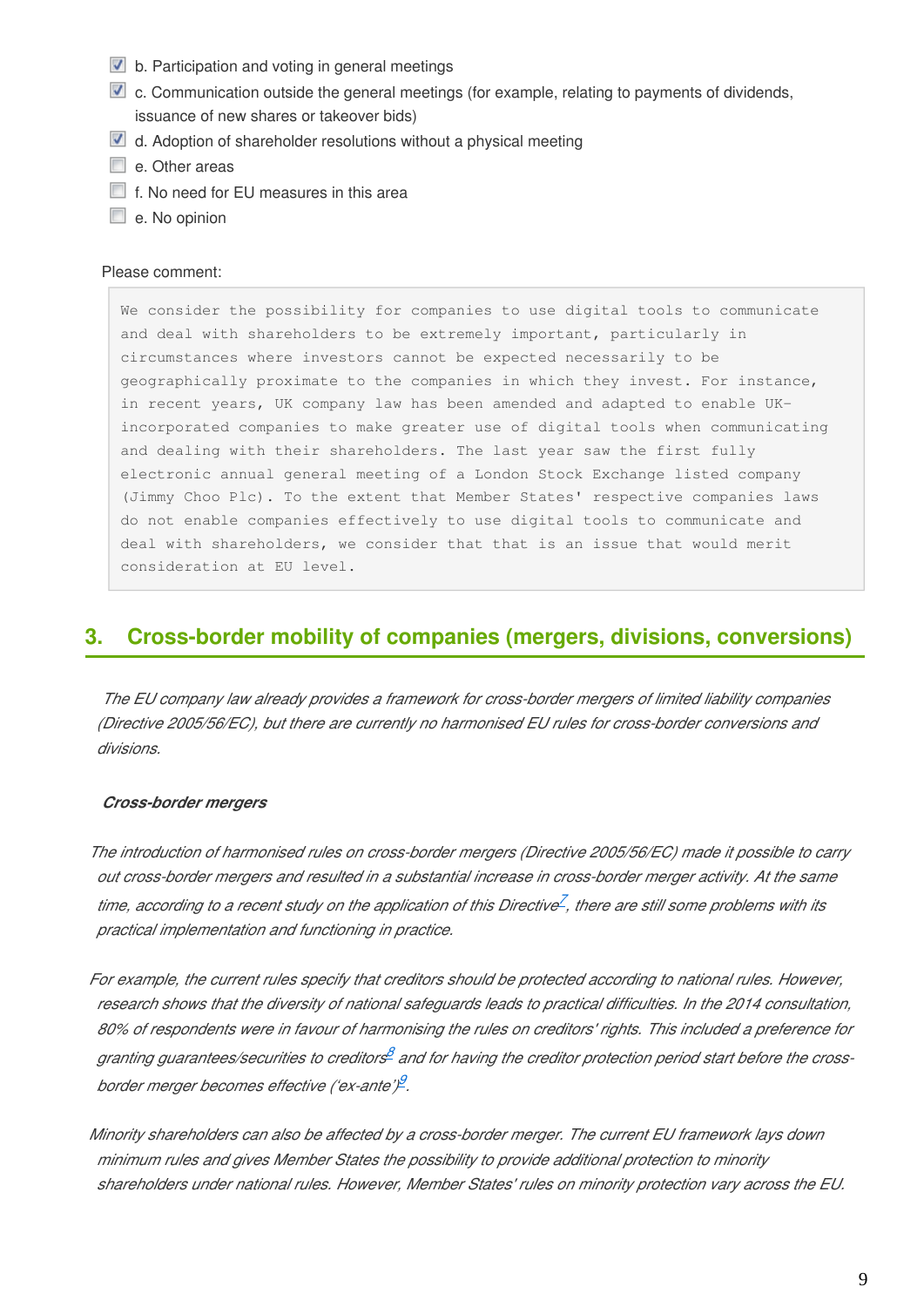*The 2014 consultation showed that 65% of respondents supported harmonisation of minority shareholders' rights. This included a preference for allowing minority shareholders to request compensation and for harmonising the starting date of the protection period . 10*

7. http://ec.europa.eu/justice/civil/files/131007\_study-cross-border-merger-directive\_en.pdf←

8. 83% of respondents who were in favour of harmonisation supported providing creditors with a right to request a company to provide a guarantee or security; 54% were in favour of asking the court to require the company to provide such a guarantee or security.↩

9. 86% of respondents were in favour of harmonising the date determining the beginning of the protection period and 75% of those supported an "ex ante" starting date. $\leftarrow$ 

10. 70% of respondents in favour of harmonisation supported providing minority shareholders with a right to request compensation. 75% of respondents were in favour of harmonising the date of the beginning of the protection period. ←

3.1 What are the main issues that could be addressed with respect to cross-border mergers? *(please choose all that apply)*

- a. Provide cross-border safeguards for creditors
- b. Provide for specific cross-border safeguards for public authorities (other than for creditors)
- c. Provide for cross-border safeguards for minority shareholders
- d. Further facilitate a cross-border merger procedure (e.g. provide possibility to waive the management report)
- e. Other measures
- $\blacksquare$  f. No need for further EU measures in this area
- $\Box$  g. No opinion

#### Please comment:

We suggest that consideration should be given to providing an EU company law procedure for the transfer of only part of a company's business. The current cross-border rules provide only for a complete merger of companies, rather than a partial transfer of a company's business. We consider that, if it were to be available, companies would be likely to make use of such a procedure. It may be noted that UK company legislation does allow UK companies to transfer part of their business to another, subject to various safeguards including the sanction of the court, pursuant to s. 900 of the Companies Act 2006.

3.1.1 What kind of safeguards could be provided? *(please choose all that apply)*

- Safeguards for the procedural aspects of protection (deadlines)
- Safeguards for the material aspects of protection (creditors' rights)
- Safeguards for the definition of creditors that would require protection (for example safeguards only covering creditors who could demonstrate that their claims would be endangered according to an independent expert report or following a court proceeding)
- Other solutions
- No opinion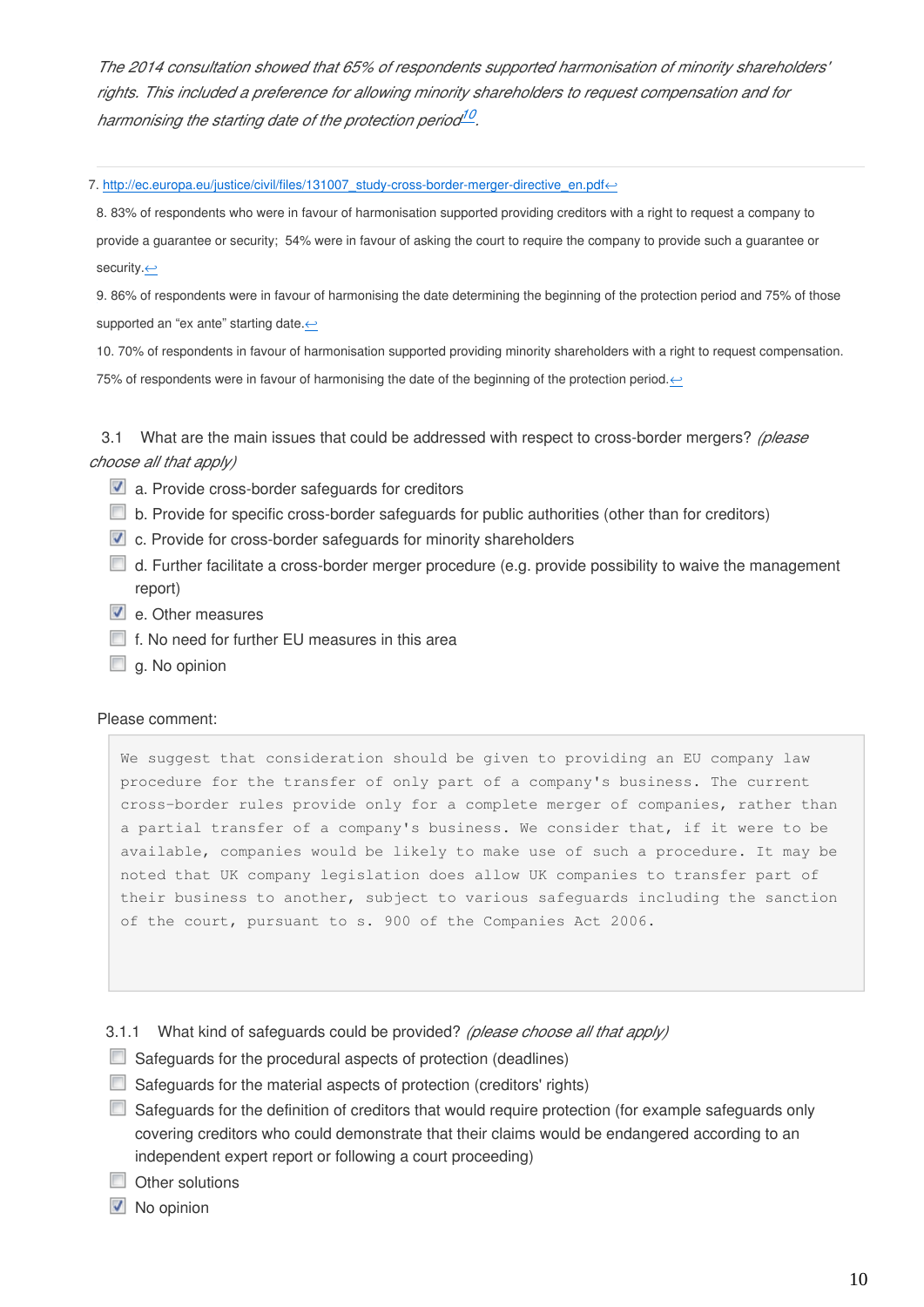- 3.1.3 What kind of safeguards could be provided?
- $\Box$  Safeguards for opposing a merger (for example, an exit right)
- Safeguards for opposing a share exchange (for example, a possibility of extra compensation)
- Other solution
- **No opinion**

#### *Cross-border divisions*

*Current EU company law sets out a procedure for public limited liability companies to divide at national level (domestic divisions). There is currently no EU procedure to directly divide any limited liability company on a cross-border basis, and only some Member States provide for such rules at national level. Therefore, companies wishing to divide cross-border have to perform several operations (for instance, a national division and a cross-border merger), which involve costly additional procedures.*

*Due to the fact that many Member States do not have rules on cross-border divisions or when they do, those rules differ, the position of stakeholders (in particular employees, creditors or minority shareholders) is unclear and their interests might not be effectively protected. Also it is not always clear for public authorities, including business registers, tax authorities or social security institutions, how to treat such operations.*

3.2 What are the main issues that could be addressed for cross-border divisions? *(please choose all that apply)*

- a. Set out a cross-border division procedure (leaving the question of safeguards for stakeholders to Member States)
- **D** b. Set out a cross-border division procedure and provide for uniform safeguards for stakeholders across all Member States
- c. Set out a procedure with minimum safeguards for stakeholders (Member States could enact or maintain more protective rules)
- d. No need for EU measures in this area
- e. Other measures
- $\blacksquare$  f. No opinion

#### Please comment:

We consider that EU company law should provide a procedure for cross-border divisions. We do not at this stage express any view as to whether the question of safeguards should be dealt with at EU level or at national level. That issue is likely to turn, in part, on the ultimate form and mechanics of the procedure for cross-border division which is proposed to be adopted.

 $\overline{\phantom{a}}$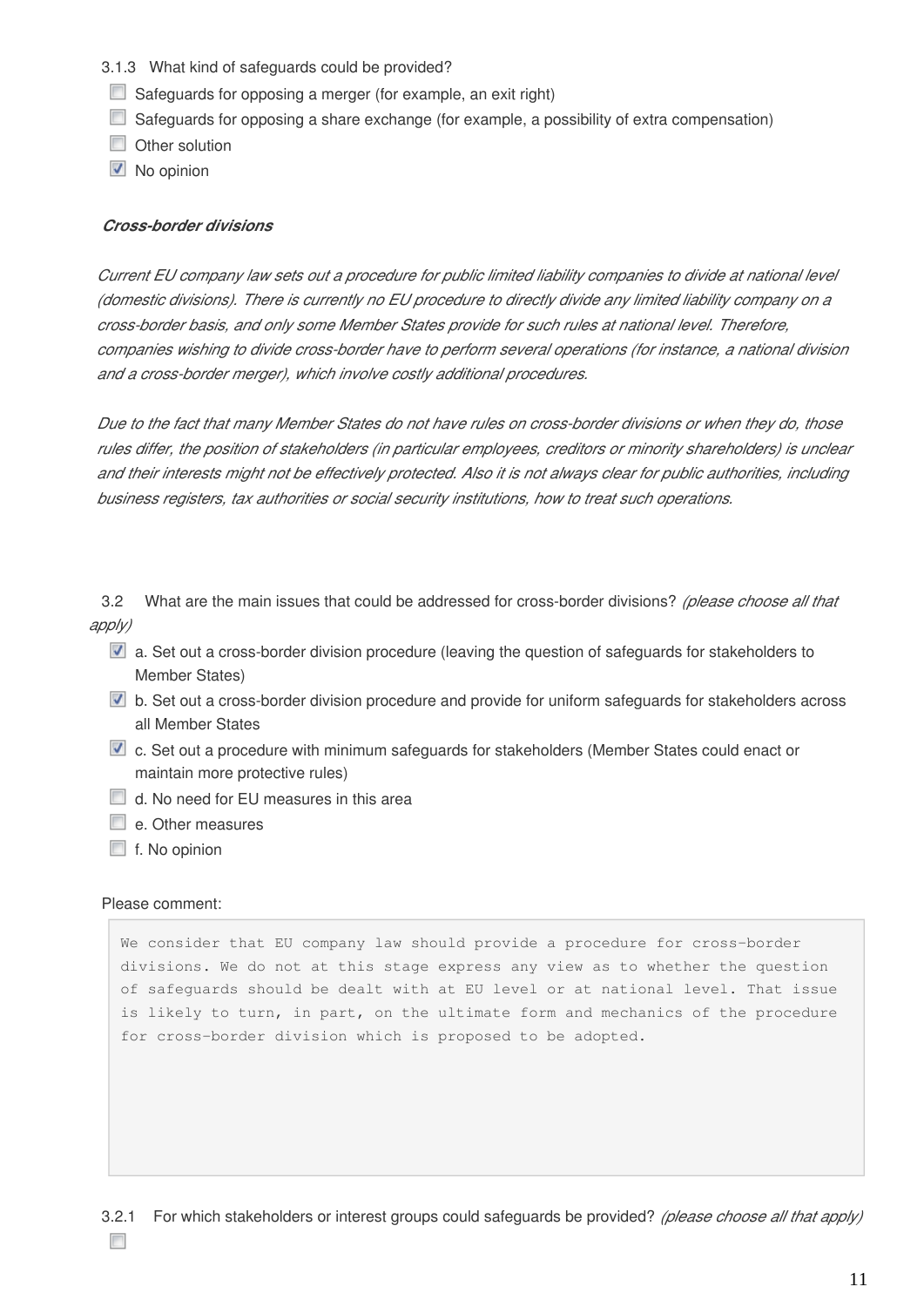**Creditors** 

- **Employees, including employee participation in the boards of companies**
- **Minority shareholders**
- $\Box$  Public authorities (special rules other than for other creditors)
- Other stakeholders
- No opinion

#### *Cross-border conversions*

*There is currently no EU procedure for the direct cross-border conversion of a company, i.e. for companies to move at least their registered office<sup>11</sup> to another Member State. Only some Member States provide for such rules at national level. Also, where such rules exist, the conditions under which such a cross-border conversion can be carried out (e.g. whether the companies need to transfer only their registered offices or also their "real*  seat") differ<sup>12</sup>. In practice, in most cases, companies need to wind up in one Member State and dissolve all *their contracts, and a new company has to be set up in another Member State. Alternatively, companies can convert and transfer their registered office indirectly — by becoming a European Company (SE) 13 or by creating a subsidiary abroad and merging with it via EU cross-border merger rules. Both cases involve additional procedures and costs which deter the vast majority of companies from using them. Due to the fact that many Member States do not have rules on cross-border conversions or when they do, those rules differ, the position and rights of stakeholders (in particular employees, creditors or minority shareholders) are often unclear in case of a cross-border conversion. Also it is not always clear for public authorities, including business registers, tax authorities or social security institutions, how to treat such operations.*

11. The registered office refers to the address of a company as registered in the business register. It establishes an important link between a company and the legal order of the country in which it was formed and registered.

12. Member States apply their own laws with regard to the establishment of companies on their territory. Many Member States only require a registered office. Other Member States require more, for instance a "real seat" – i.e. central administration, headquarters or principal place of business – in their territory as a condition for establishment.

13. A specific European legal form of Societas Europea, SE, for which transfers are allowed in EU law.

3.3 What are the main issues that could be addressed for cross-border conversions? *(please choose all that apply)*

- a. Set out only a cross-border conversion procedure (leaving the question of safeguards for different stakeholders and the question of seat of companies to Member States)
- b. Set out a cross-border conversion procedure and provide for uniform safeguards for different stakeholders across all Member States (leaving the question of seat of companies to Member States)
- $\blacksquare$  c. Set out a cross-border conversion procedure with minimum safeguards for different stakeholders (Member States could enact or maintain more protective rules, but leaving the question of seat of companies to Member States)
- d. Cover the question of stakeholders' protection through conflict-of-law rules in cases of cross-border conversions (see also Question 4.7)
- $\Box$  e. Set out a cross-border conversion procedure which lays down specific rules to deal with the seat of companies
- $\Box$  f. No need for EU measures in this area
- $\Box$  g. Other measures

 $\Box$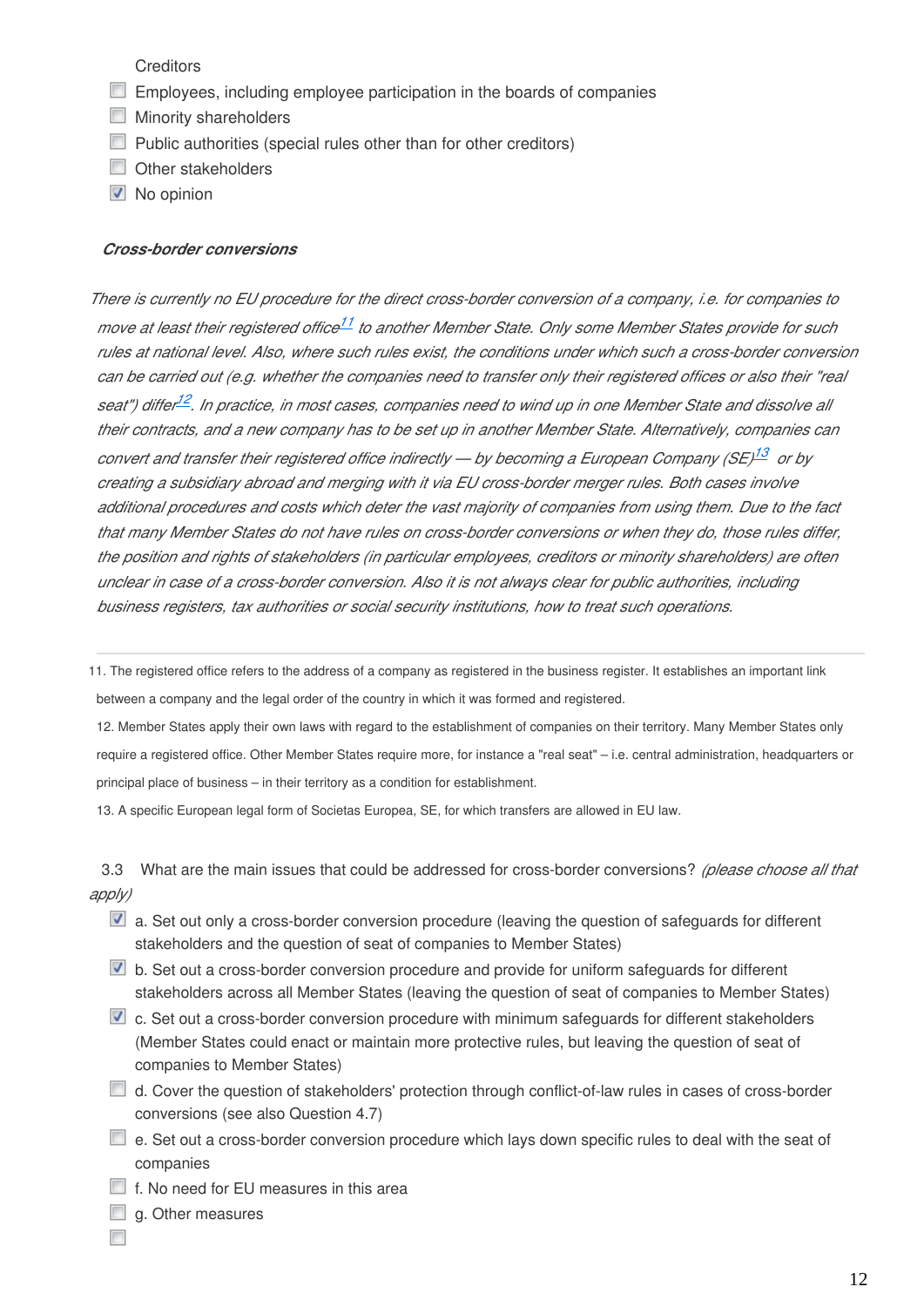#### h. No opinion

#### Please comment:

We consider that EU company law should provide a procedure for cross-border conversions. We do not at this stage express any view as to whether the question of safeguards should be dealt with at EU level or at national level. That issue is likely to turn, in part, on the ultimate form and mechanics of the procedure for cross-border division which is proposed to be adopted.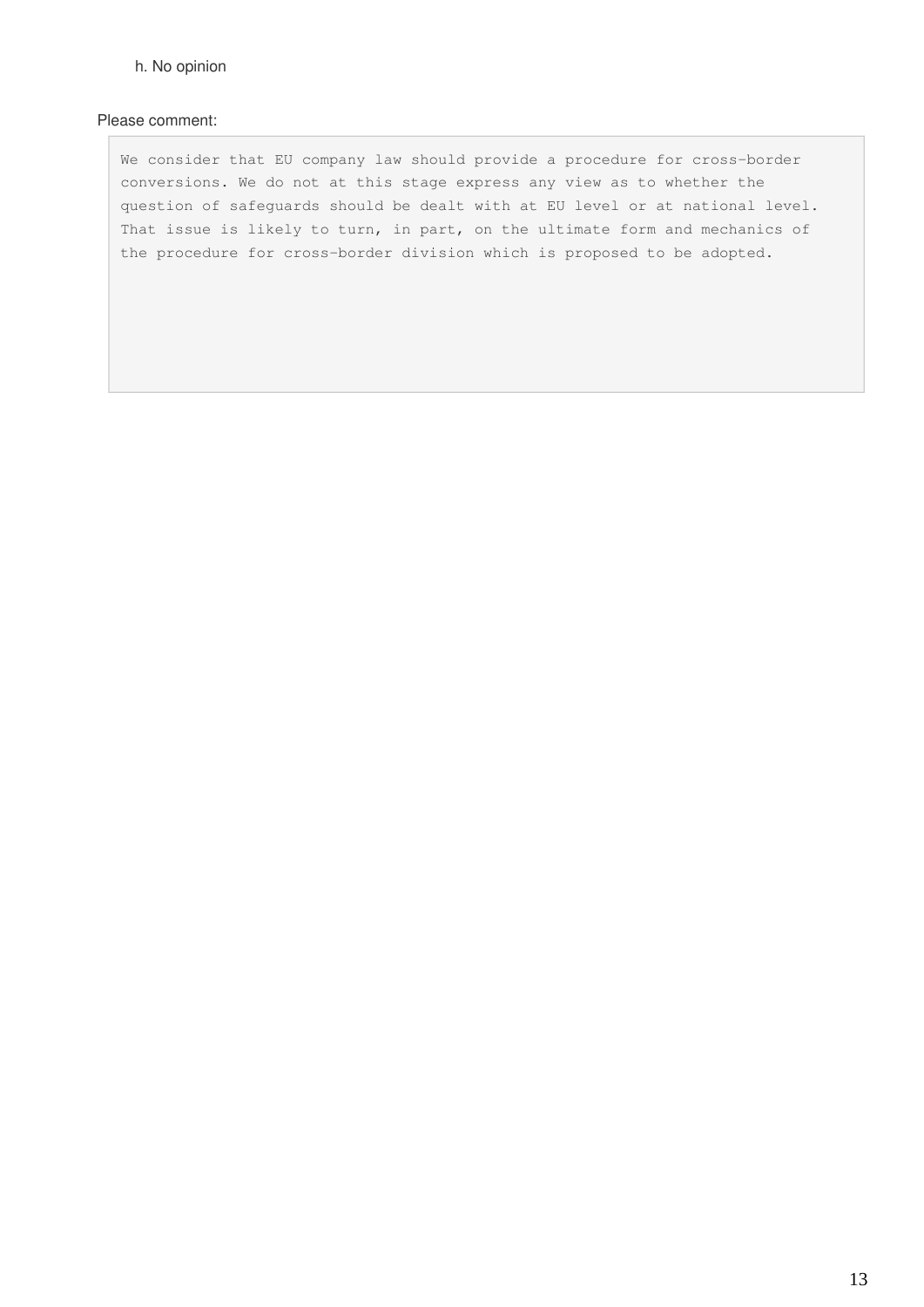### 3.3.1 For which stakeholders or interest groups could safeguards be provided and which kind of

safeguards? *(please choose all that apply)*

|                                                                                          | Safeguards<br>that make<br>it possible<br>to block<br>the<br>conversion<br>by each<br>Member<br><b>State</b><br>concerned | Safeguards<br>for<br>information<br>and<br>consultation<br>of<br>employees<br>before the<br>conversion | Safeguards<br>to protect<br>existing<br>rights (e.g.<br>financial<br>guarantee for<br>outstanding<br>claims, exit<br>rights for<br>minority<br>shareholders,<br>special<br>negotiating<br>body to<br>conduct<br>negotiations<br>on employee<br>participation<br>rights) | Safeguards<br>provided<br>by conflict-<br>of-law rules<br>(i.e.<br>application<br>of the<br>overriding<br>mandatory<br>provisions<br>of the<br>forum or of<br>another<br>Member<br>State with<br>which the<br>company is<br>closely<br>connected) | Other<br>safeguards | <b>No</b><br>opinion     |
|------------------------------------------------------------------------------------------|---------------------------------------------------------------------------------------------------------------------------|--------------------------------------------------------------------------------------------------------|-------------------------------------------------------------------------------------------------------------------------------------------------------------------------------------------------------------------------------------------------------------------------|---------------------------------------------------------------------------------------------------------------------------------------------------------------------------------------------------------------------------------------------------|---------------------|--------------------------|
| Creditors                                                                                | $\Box$                                                                                                                    | $\Box$                                                                                                 | $\Box$                                                                                                                                                                                                                                                                  | П                                                                                                                                                                                                                                                 | $\Box$              | $\overline{\mathcal{J}}$ |
| Employees,<br>including<br>employee<br>participation<br>in the<br>boards of<br>companies |                                                                                                                           |                                                                                                        |                                                                                                                                                                                                                                                                         |                                                                                                                                                                                                                                                   | $\Box$              | $\overline{\mathcal{J}}$ |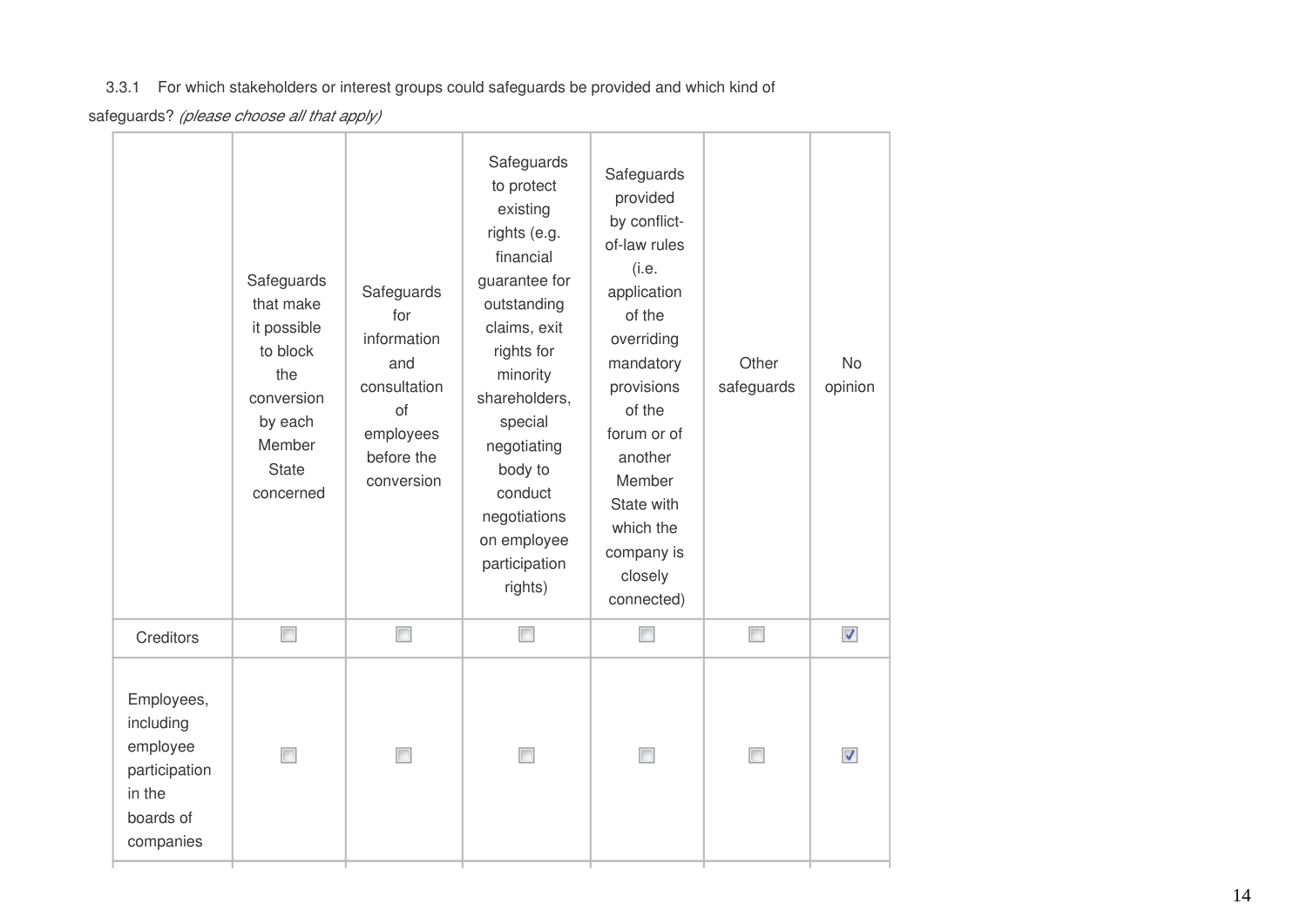| Minority<br>shareholders                                                            | П | П | $\blacksquare$           | Ē              | П      | ⊽ |
|-------------------------------------------------------------------------------------|---|---|--------------------------|----------------|--------|---|
| Public<br>authorities<br>(special<br>rules other<br>than for<br>other<br>creditors) | П | П | П                        | $\blacksquare$ | $\Box$ | √ |
| Other<br>stakeholders                                                               | П | П | $\overline{\phantom{a}}$ | г              | П      | V |
| No opinion                                                                          |   | П |                          |                | Г      | ⊽ |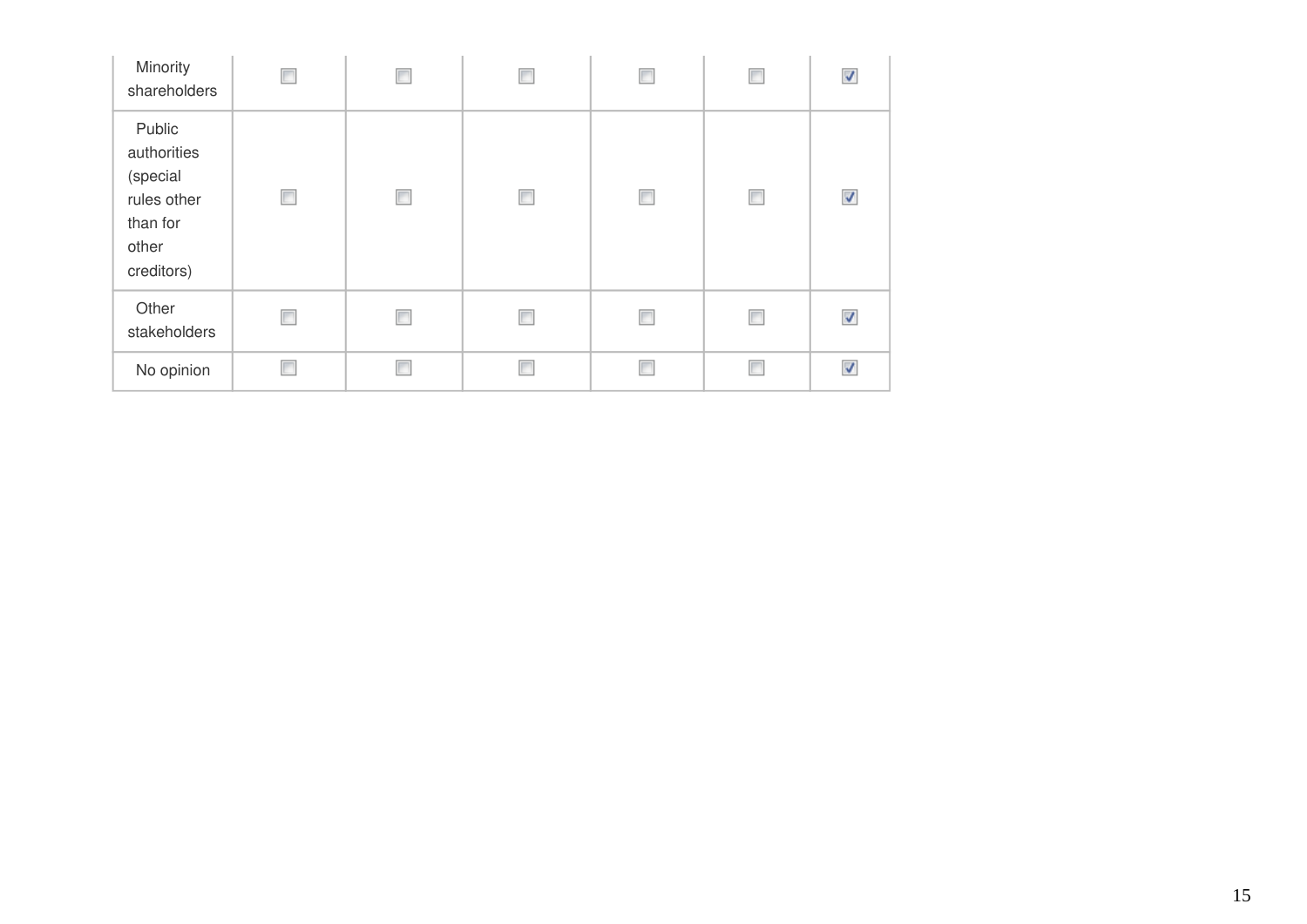## **4. Conflict-of-law rules for companies**

*Many companies have operations in several Member States. Sometimes they are incorporated in one Member*  State but set up main operations in other Member States. This is an expression of the freedom of *establishment guaranteed in the Treaty on the Functioning of the EU. With an ever more integrated single market, this trend is likely to continue. Despite this cross-border phenomenon, at present, conflict-of-law rules in the area of company law are regulated exclusively by Member States. Thus the content of these rules may differ substantially.*

*There have been various practical obstacles reported from the countries that have retained an aspect of the real seat theory, for instance problems in identifying the place of the real seat. The case- law of the European Court of Justice has not yet led to a convergence of national conflict-of-law rules applicable to companies. Companies may encounter problems and difficulties such as problems with the boundary between the applicable law and other fields of law, possible application of two or more Member States' company laws or may even be faced with the impossibility to carry-out cross-border conversions*

4.1 What problems arise when national conflict-of-law rules for companies differ? *(please choose all that apply)*

- $\Box$  a. Problems with identifying the place of the "real seat" or the place of incorporation of a company
- $\Box$  b. Problems related to the divergent or conflicting provisions in different national company laws
- c. Cross-border conversions are made virtually impossible
- $\Box$  d. Problems with the boundary between the applicable company law and other fields of law (for instance insolvency, tort, contract law)
- $\Box$  e. Problems with the application of overriding mandatory rules of domestic law that may interfere with foreign company law
- f. Other
- g. None
- h. No opinion

#### *Connecting Factor*

*The connecting factor determines which national substantive company law applies. For the connecting factor, traditionally, some Member States follow the real seat theory, i.e. the law governing a company is determined by the place where the central administration of that company is located. Other Member States follow the incorporation theory, i.e. the law governing a company is determined by the place of its incorporation.*

*The case-law of the Court of Justice of the EU has considered that certain practices in Member States imposing their company law rules on companies incorporated in other Member States on the basis of the real seat approach are an unjustified restriction to the freedom of establishment. Against that background, today in all Member States, the place of incorporation is used de facto as the sole or the main connecting factor to determine the applicable law (lex societatis) in intra-EU cases. A significant number of companies have made use of the resulting corporate mobility and choice of law.*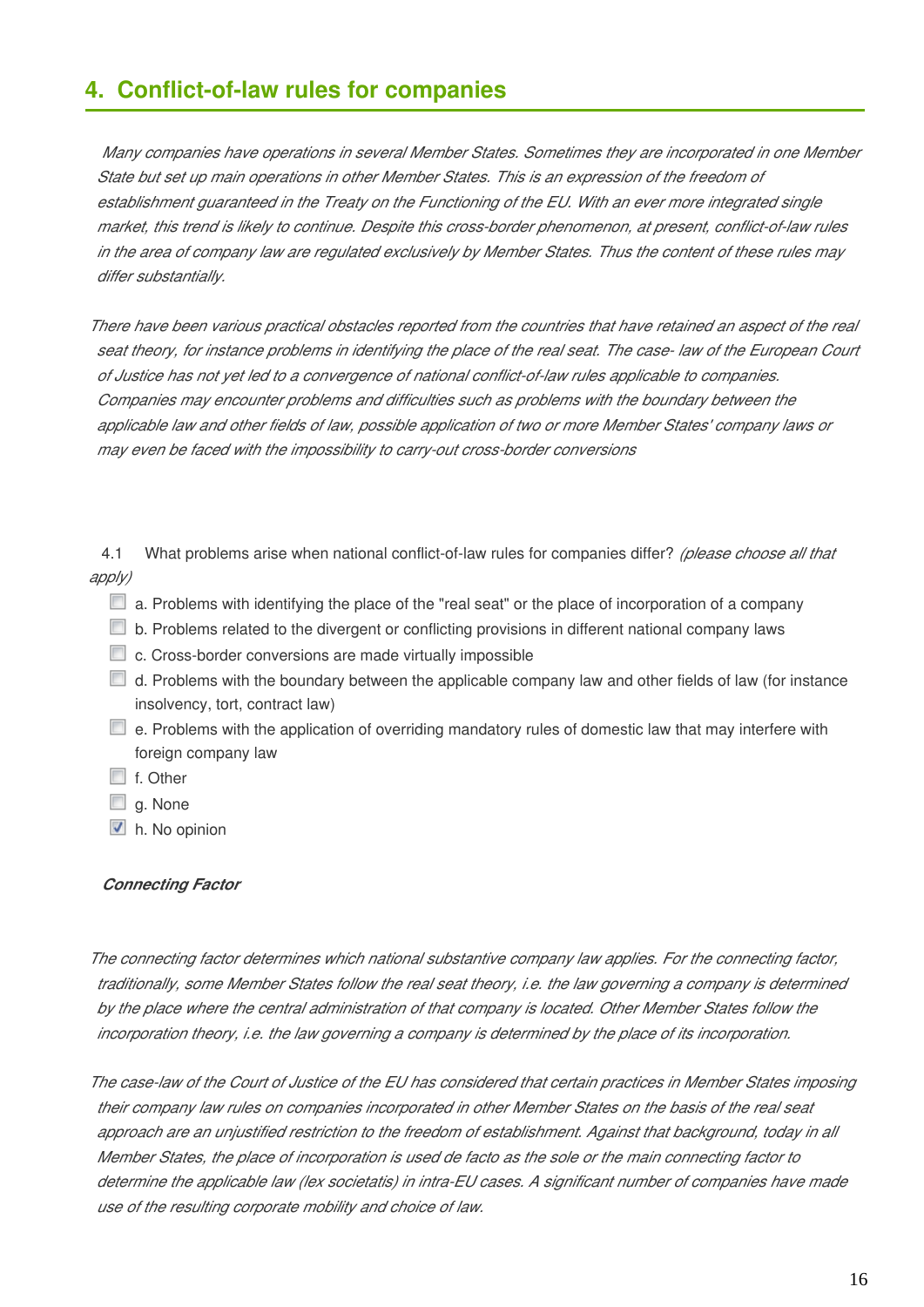*The law of the place of incorporation is not applied without exceptions. The laws of all Member States provide that certain provisions of their substantive company law apply to companies that are incorporated under the law of another jurisdiction (so-called "overriding mandatory provisions", i.e. provisions which are crucial to safeguard a country's public interest, such as its political, social or economic organisation). This indicates a country's strong desire to retain an appropriate degree of control over foreign companies operating within its territory when public interests are at stake. While this broad consensus should be taken into account in the context of a possible future harmonisation, the jurisprudence of the European Court of Justice, which sets limits*  to the application of overriding mandatory provisions in order to give effect to the principle of freedom of *establishment, must be observed at the same time.*

#### 4.2 By which law should a company be governed?

- a. By the law of the country where the company was incorporated or has its registered office, subject to overriding mandatory provisions and public policy exceptions
- $\bullet$  b. By the law of the country where the company has its real seat, subject to overriding mandatory provisions and public policy exceptions. Please specify in the free-text box below which elements for the determination of the 'real seat' you have in mind, e.g. central administration, main operations.
- c. Other (please specify in the free-text box below)
- d. I don't know

#### Please comment:

We perceive a number of advantages to the governing law of a company being the law of the place where the company is incorporated. Principal among those is certainty. Any determination of the governing law by reference to factual circumstances (such as attempting to identify a "real seat" of a company) would lead to potential uncertainty for the company, its shareholders, creditors and others. Additionally, if a "real seat" test or equivalent were to be adopted, it could result in the governing law of companies changing from time to time, sometimes inadvertently. If the governing law of companies is to be capable of change, it would be better done in accordance with a prescribed procedure which provides certainty and publicity, and also ensures that safeguards can be imposed as necessary to protect the interests of shareholders, creditors and others. It should remain possible, of course, for mandatory rules to be applied to a company operating within any particular jurisdiction even if it is incorporated in another jurisdiction.

#### *Matters governed by the lex societatis*

*Most existing conflict-of-law rules for companies provide for a non-exhaustive enumeration of matters which are governed by the lex societatis (i.e. the law governing a company). Also a possible EU instrument could contain such a non-exhaustive enumeration of matters governed by the lex societatis. These matters could include both the internal aspects of the company (in particular the rights and obligations among the members of the company, its functioning and organisation, or the directors' liability towards the members of the company and the company itself) and the external aspects of the company (i.e. the existence of the company as a legal entity, its general capacity and the separation between the members´ and the company´s property). The governance of all these matters by the same law could ensure consistency and predictability.*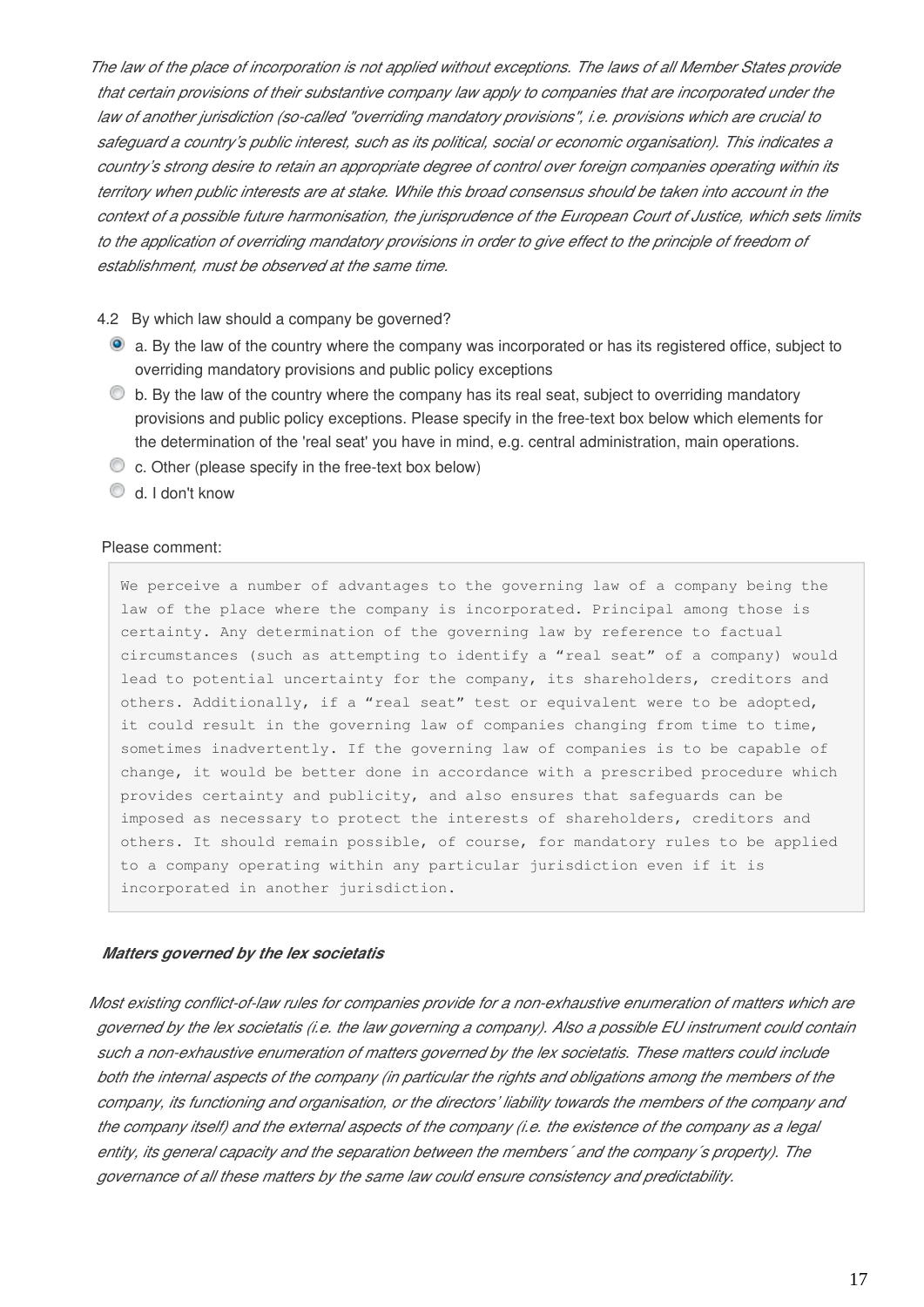*Certain matters do not only address the internal affairs of the company. They reflect wider policy goals and choices, as these rules seek to balance the interests of different social players within the society where a company operates. This may for instance concern rules on employee participation. Two options could be considered: the first option would be to exclude such rules from the scope of an EU instrument and leave such matters to the national conflict-of-law rules. The second option would be to include such rules in the scope of the instrument. This would be based on the consideration that Member States can protect such social policy goals, also in relation to companies governed by a foreign lex societatis, by relying on overriding mandatory provisions.*

*Matters which are not of a company law nature will be in any case excluded from the scope of an EU instrument on conflict-of-law rules on company law. These matters include revenue, customs and administrative matters; insolvency; contractual and non-contractual obligations, rights in rem, trusts and labour law.*

- 4.3 What matters could the *lex societatis* cover? *(please choose all that apply)*
	- $\triangledown$  a. Internal matters
- $\triangledown$  b. External matters
- $\Box$  c. No opinion
- 4.3.1 Please specify which internal matters should be covered by the *lex societatis*:
- $\blacksquare$  The rights and obligations among the members of the company
- $\blacksquare$  The functioning and organisation of the company
- $\blacksquare$  The liability of directors towards the members of the company and the company itself
- Other internal matters *(please specify in the free-text box below)*

#### Please comment:

We consider that internal matters should in general be governed by the lex societatis.

4.3.2 Please specify which external matters should be covered by the *lex societatis*:

- $\blacksquare$  The existence of the company as a legal entity
- $\triangledown$  The general capacity of the company
- $\blacksquare$  The separation between the members' and the company's property
- Other external matters *(please specify in the free-text box below)*

#### Please comment:

We consider that the question whether external matters should be governed by the lex societatis should be approached on a case-by-case basis. Some are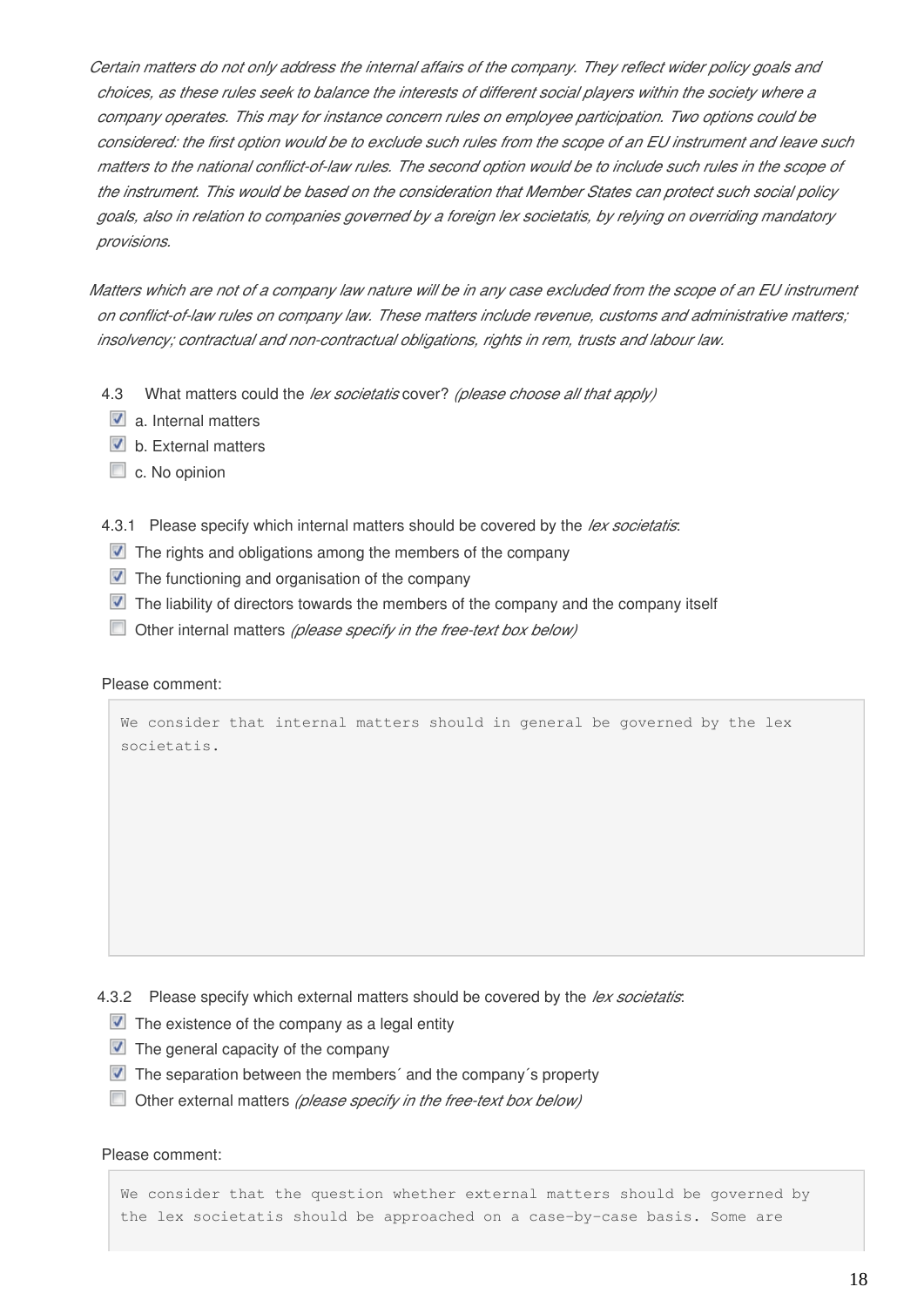matters which, in our view, ought naturally to be governed by the lex societatis (e.g. questions as to the existence of the company). Some, such as questions of capacity, are matters which should in part be governed by the lex societatis and in part by the relevant local law, such as the law of the place of the transaction. And others are less obviously matters to be governed by the lex societatis (e.g. the "separation between the members' and company's property", where there may be some ambiguity as to precisely what is meant by the phrase).

4.4 Could certain matters be excluded from the scope of a uniform conflict-of-law instrument reflecting wider policy goals and choices?

- a. Yes
- b. No
- C c. No opinion

Please specify which areas should be excluded (e.g. employee participation rights):

#### *Universal or intra-EU application*

*Conflict-of-law rules usually have universal application. For instance, when determining the law applicable to contracts or torts, it is irrelevant whether the law of a Member State or a non-Member State is designated as applicable. Therefore, one option is to provide for universal application also of a future instrument on company law. There are, however, also EU conflict-of-law rules without universal application, for example, in insolvency proceedings.*

*Including companies established under the law of a non-EU country in the scope of a future instrument on the*  law applicable to companies could have far-reaching implications, for instance, for the protection of *shareholders, other stakeholders and society at large. Therefore, taking into account such specificities of company law, excluding companies incorporated in third countries from the scope of a future EU instrument could also be considered. A more limited scope of application of this kind would correspond to the scope and impact of the current case-law of the Court of Justice which, in the absence of EU conflict-of-law rules, is based on the freedom of establishment and therefore addresses only intra-EU cases.*

4.5 Could EU-level conflict-of-law rules for company law have universal application, i.e. should they also apply to companies incorporated in non-EU countries with operations in the EU?

a. Yes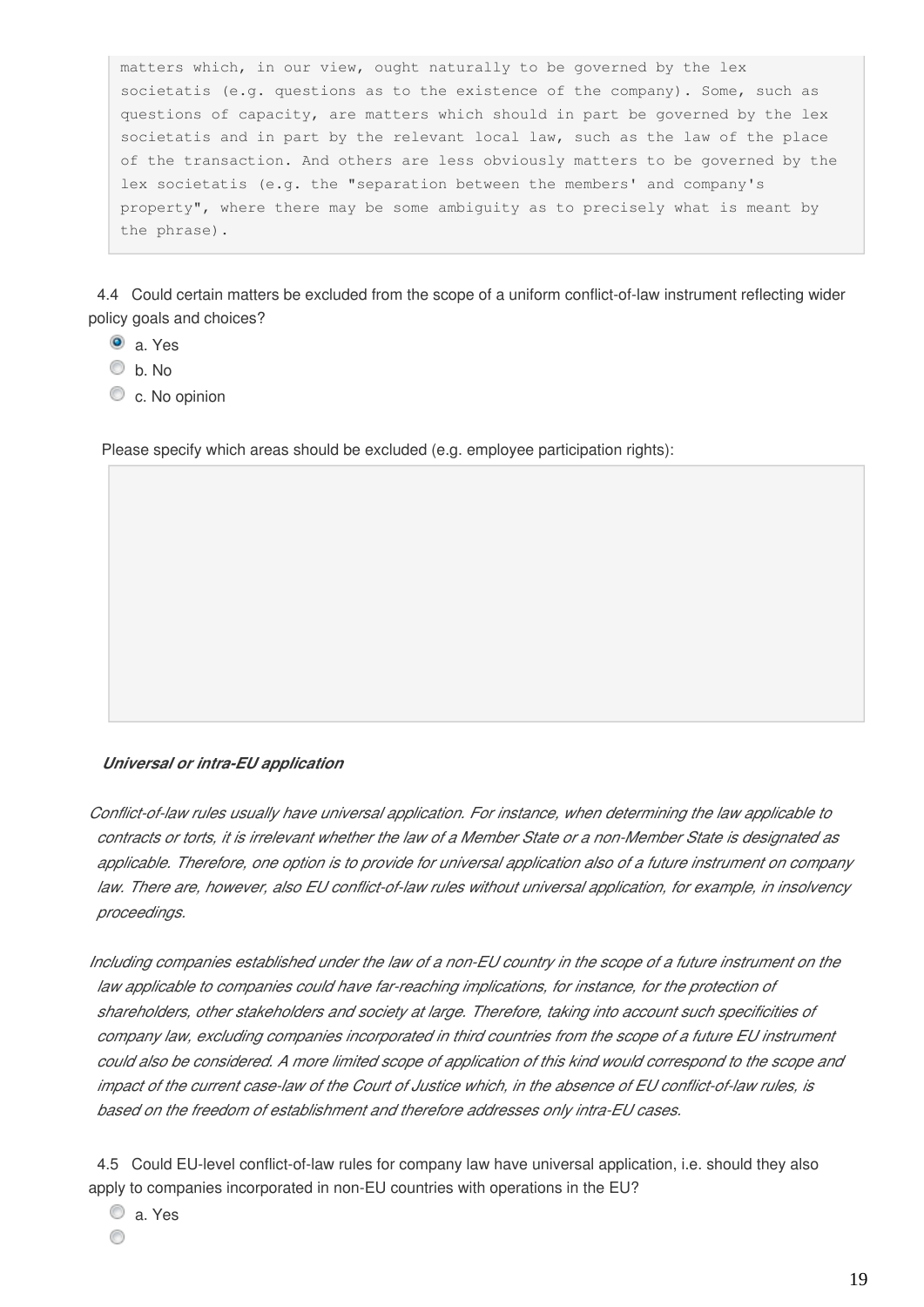#### *Change of applicable law*

*In accordance with the case-law of the European Court of Justice, the possibility for a company established in one Member State to convert to a company governed by the national law of another Member State, i.e. to change the applicable law while keeping its legal personality, without prior winding-up or liquidation, is guaranteed by the freedom of establishment in certain circumstances. Specifically, a Member State which enables companies established under its national law to convert, cannot exclude or unduly inhibit, in a general manner, companies initially governed by the law of another Member State from converting to companies governed by its own national law and thus exercising mobility. However, the company that wishes to change its applicable law must satisfy the requirements applicable to national companies for incorporation in the new host Member State (e.g. registration, effective residence requirements, minimum capital, disclosure, internal structure or number of members). The Court has clarified that in this regard the principles of equivalence and effectiveness apply.*

*The old home Member State's law could continue to govern the rules on the protection of minority shareholders and creditors of the company.*

*However, not all Member States' laws explicitly allow the cross-border relocation of the statutory seat of companies or have rules on its effects on the applicable law.*

4.6 Should a possible future instrument on conflict-of-laws in cross-border operations of companies specifically address the possibility of a change of the applicable law through a cross-border conversion to another Member State without loss of legal personality?

- a. Yes
- $\circ$  b. No
- C c. No opinion

Please explain further:

We consider that it would be desirable for EU company law to provide a mechanism for EU companies to relocate from one jurisdiction to another.

4.7 Should a possible future instrument on conflict-of-laws specify which matters should be covered by the 'old law' and which by the 'new law'?

- **O** Yes
- $\odot$  No
- ◉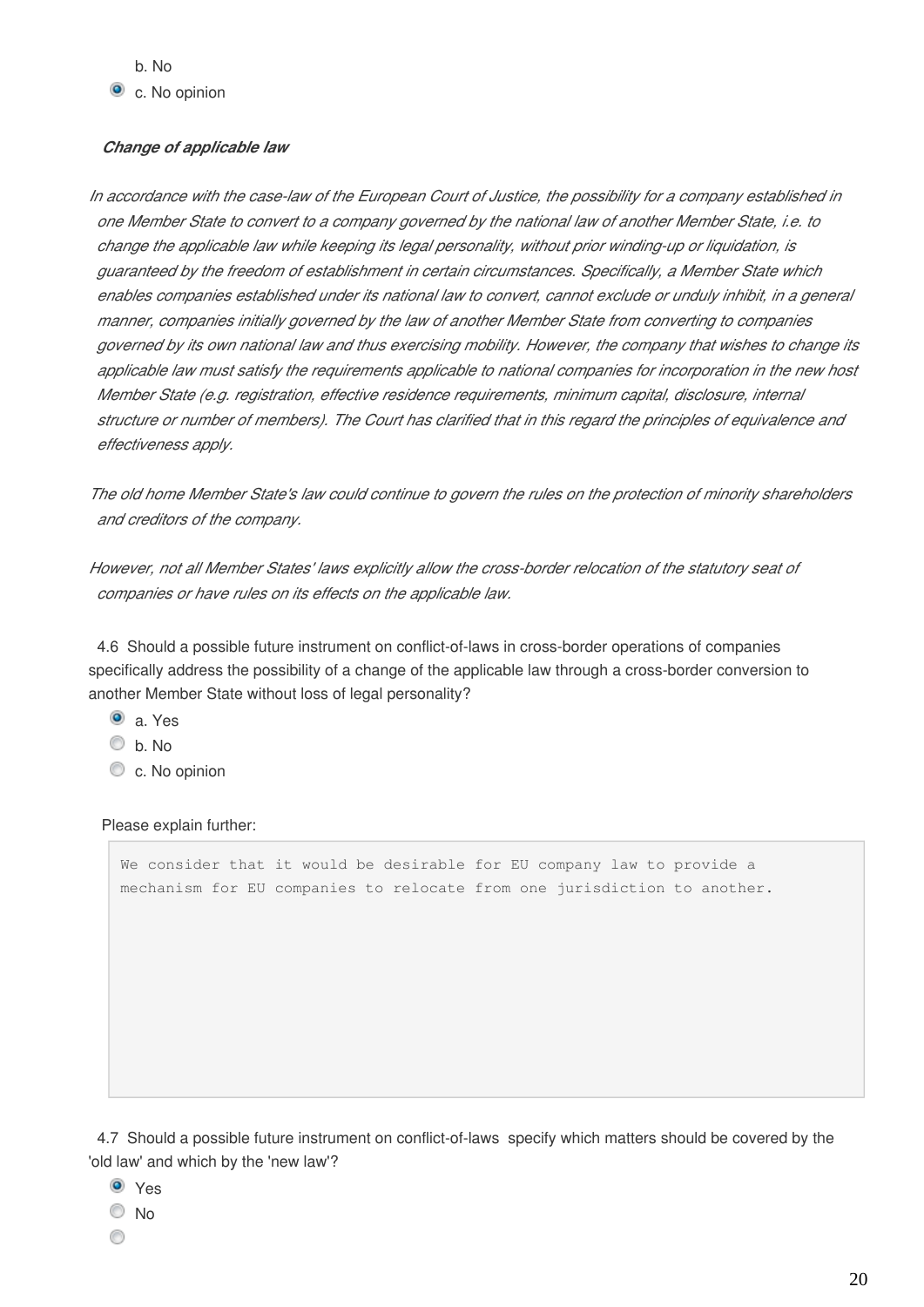#### Please comment:

We consider that it would be desirable for matters which are covered by the old law and new law respectively to be expressly specified. This will provide clarity and certainty on the effects of a company undergoing a relocation. It will otherwise to be unclear to companies and their advisers what are the consequences of undertaking the relocation procedure, which is likely to deter companies from using any such procedure.

### Other comments

Are there any other relevant issues about the subject matter of this consultation that should be taken into consideration?

**N** Yes

 $\Box$  No

 $\blacksquare$  No opinion

Please upload your file:

Thank you very much for your contribution!

#### **Background Documents**

Specific Privacy Statement-bg.docx (/eusurvey/files/70e168cb-259d-4202-9a6c-9008b842008e) Specific Privacy Statement-cs.docx (/eusurvey/files/c5df0167-11fb-40bb-8a2d-29211665a6a8) Specific Privacy Statement-da.doc (/eusurvey/files/ea6f4e7a-c058-4f60-88f2-e2fb8fdf4e33) Specific Privacy Statement-de.docx (/eusurvey/files/81ef0b61-2def-4fe7-9207-80fa0ffc307a) Specific Privacy Statement-el.docx (/eusurvey/files/f378c606-328a-4a9c-b95a-2f9d1b62d3ee) Specific Privacy Statement-es.docx (/eusurvey/files/02fb719c-2a87-4acb-b402-64af7f22eb83) Specific Privacy Statement-et.docx (/eusurvey/files/48cc6e99-62ab-41f1-b86e-dfd5f16d4e6b) Specific Privacy Statement-fi.docx (/eusurvey/files/f08b1b28-63a5-40ed-9481-1ec3bbf52f9c) Specific Privacy Statement-fr.docx (/eusurvey/files/ca9e8c15-b473-49ec-99e7-14ec80de443b) Specific Privacy Statement-hr.docx (/eusurvey/files/085d8e39-b821-4e81-b261-030a82836a9f) Specific Privacy Statement-hu.docx (/eusurvey/files/f9782500-9fad-4317-b316-ce21c1866f29) Specific Privacy Statement-it.docx (/eusurvey/files/0729e316-1cfa-44c5-8e87-e15a28ce0f42)